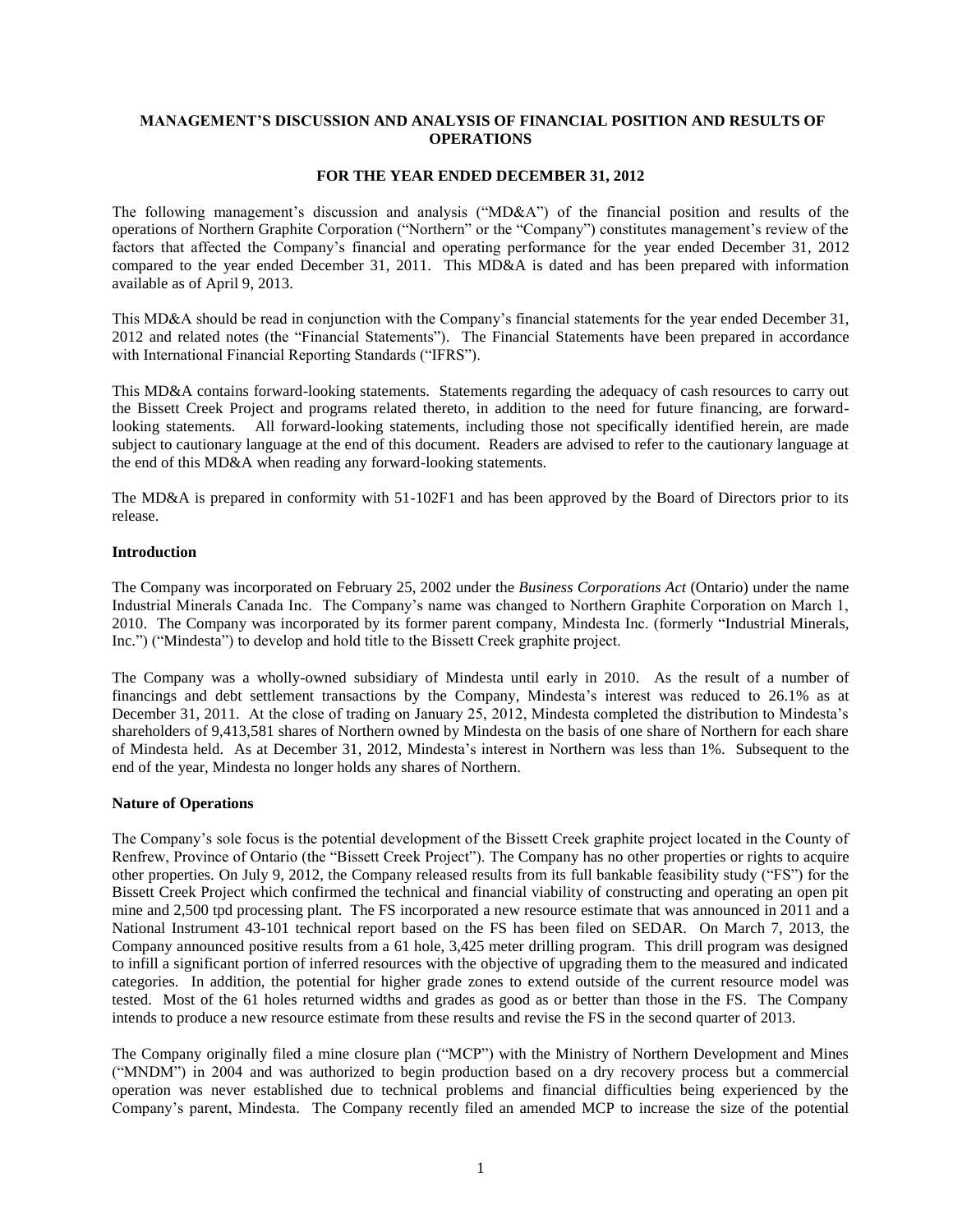operation and to use a conventional flotation recovery process as outlined in the FS. Following approval of the amended MCP, the Company will be in a position to begin construction of a mine on the Bissett Creek Project, subject to the availability of financing.

In March, 2012 the Company raised \$10.4 million of net proceeds through a non-brokered private placement.

# **The Bissett Creek Project**

The Company holds a 100% interest in the Bissett Creek Project, which contains a large flake graphite deposit, and is located approximately 15 km from the Trans-Canada Highway (Highway 17) between the towns of Deep River and Mattawa, Ontario. The Bissett Creek Project is located in the United Townships of Head, Clara and Maria, in the County of Renfrew, Province of Ontario, approximately 300 km northeast of Toronto and 200 km west of Ottawa, Ontario.

The Bissett Creek Project consists of an Ontario Mining Lease number 106693 issued in 1993 valid for 21 years and covering 564.6 hectares, and Mining Claims, covering 2,424 hectares for a total land coverage of 2,989 hectares. The well explored area is less than 150 hectares in size. The Company has applied for a mining lease covering 12 of the claims.

Royalties on the Bissett Creek Project include an annual advance payment of \$27,000 to the three original prospectors that discovered the deposit which will be credited against a royalty of \$20 per ton of concentrate sold once the mine is operational, and a 2.5% Net Smelter Royalty ("**NSR**") on any other minerals derived from the Bissett Creek Property.

The Bissett Creek Project was extensively explored in the 1980's and over 8,400 metres of drilling was completed. A full feasibility study, including the calculation of a proven and probable reserve, was completed but the Bissett Creek Project was not developed due to a subsequent decline in graphite prices. The feasibility study and reserve estimate pre-date NI 43-101 standards and therefore, are non-compliant. While historical information is presented for information purposes only and cannot be relied upon from a regulatory perspective, it represents a substantial body of work that provided a great deal of value in the FS process. The price of graphite has increased since 2005 due to the ongoing industrialization of emerging economies which has led to increased demand in traditional steel and automotive markets. In addition, lithium-ion batteries, fuel cells, vanadium redox batteries and new nuclear technologies are all large users of graphite and have the potential to create substantial additional demand in the future. As a result, there is renewed interest in graphite projects.

In May 2007, Mindesta retained SGS Canada Inc., formerly and then named Systèmes Geostat International Inc. ("**SGS**"), to prepare a NI 43-101 compliant technical report on the Bissett Creek Project. In 2010 SGS updated their 2007 work and produced a technical report (the "**Technical Report**") entitled "Technical Report Preliminary Economic Assessment on the Bissett Creek Graphite Property of Industrial Minerals, Inc. & Northern Graphite Corporation" dated July 16, 2010 and revised February 2, 2011. The Technical Report was prepared by Gilbert Rousseau P.Eng and Claude Duplessis P.Eng of SGS, each of whom is an independent Qualified Person pursuant to National Instrument 43-101 – *Standards of Disclosure for Mineral Projects* ("**NI 43-101**"). The Technical Report is available under the Company's profile at www.sedar.com.

**Certain historical technical disclosure regarding the Bissett Creek Project by Mindesta did not comply with NI 43-101 standards and should not be relied upon. Only information contained in the Company's Annual Information Form and the Technical Report should be relied upon**.

## **Mineral Resource Estimate**

In September, 2011 The Company announced a significant increase in estimated resources based on the results from a 51 hole, 2,927 meter drilling program. The updated base case mineral resource for the Bissett Creek Project, using a cut off of 0.986% graphitic carbon ("Cg"), now totals 25,983,000 tonnes grading 1.81% Cg in the indicated category (470,300 tonnes of contained graphite) while inferred resources total 55,038,000 tonnes grading 1.57% Cg (864,100 tonnes of contained graphite). Grades reflect mining dilution and mining losses. In order to establish a reasonable prospect of economic extraction in an open-pit context, mineral resources were constrained within an optimized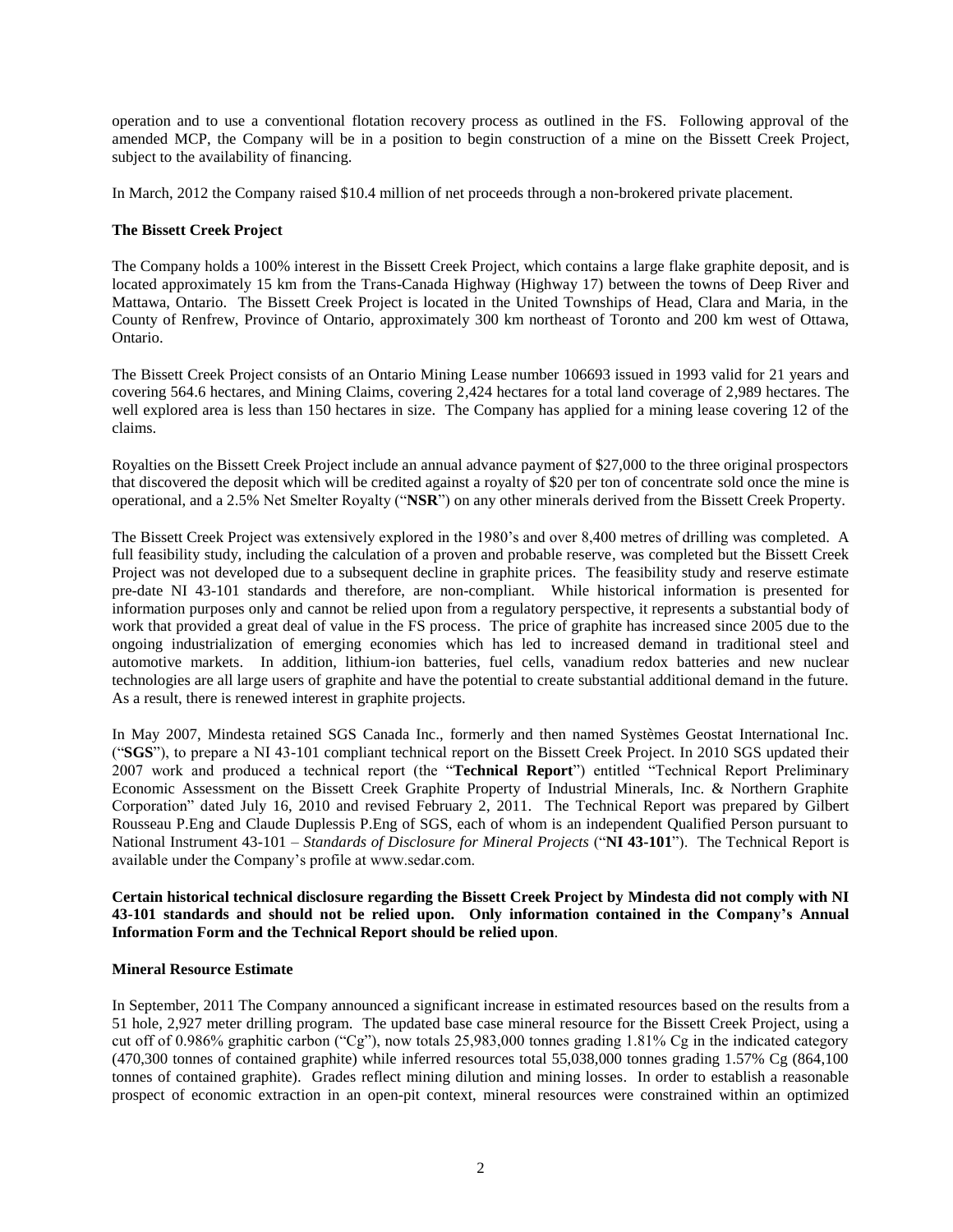Whittle pit shell using an average graphite price of US\$2,000 per tonne along with current operating and capital costs that were updated from the Technical Report. *(Mineral resources are not mineral reserves and do not have demonstrated economic viability)*

The new resource represents a 44% increase in contained graphite within the indicated category and a 117% increase in contained graphite within the inferred category over undiluted resources previously reported which used an average price of US\$1,700/tonne and a base case cut off of 1.5%. The 1% cut off used in the new base case is now more appropriate given higher graphite prices. The deposit remains open along strike to the north and south, and down dip to the east. The drilling program and resource estimate confirm that near surface graphite mineralization exists in an area that is now over one square kilometer in size. The deposit is tabular and very shallow dipping (10%). As a result of good continuity between holes, there is a high probability that inferred resources can be upgraded with additional drilling. The waste to ore ratio for the new resource is 0.27.

In 2012, the Company completed a bankable final feasibility study and reported a probable reserve of 19 million tonnes grading 1.89% Cg, see "Feasibility Study".

# **Table 1**

# **Bissett Creek Flake Graphite Deposit**

# **September 2011 Updated Mineral Resources (Diluted)**

|                   | <b>Indicated</b>          |                          |                                        | <b>Inferred</b>           |                               |                                         |
|-------------------|---------------------------|--------------------------|----------------------------------------|---------------------------|-------------------------------|-----------------------------------------|
| $\%Cg$<br>Cut-off | Tonnage*<br>(metric tons) | $Cg(\%)$<br>by<br>LECO** | In Situ<br>Graphite**<br>(metric tons) | Tonnage*<br>(metric tons) | $Cg(\%)$<br>by<br><b>LECO</b> | In Situ<br>Graphite***<br>(metric tons) |
| 0.986             | 25,983,000                | 1.81                     | 470,300                                | 55,038,000                | 1.57                          | 864,100                                 |
| 1.227             | 24,588,000                | 1.85                     | 454,900                                | 50,472,000                | 1.62                          | 817,600                                 |
| 1.50              | 19,954,000                | 1.99                     | 397,100                                | 33,672,000                | 1.81                          | 609,500                                 |
| 1.75              | 16,031,000                | 2.34                     | 375,100                                | 21,417,000                | 2.21                          | 473,300                                 |
| 2.0               | 11,921,000                | 2.50                     | 298,000                                | 14,584,000                | 2.37                          | 345,600                                 |

Relative density  $2.63t/m^3$ , 10% dilution, 90% mine recovery

\*rounded to nearest 1,000

\*\*LECO is a combustion analysis technique used to determine the level of carbon, nitrogen, oxygen or sulphur in inorganic material

\*\*\*rounded to nearest 1,000

## *Mineral resources are not mineral reserves and do not have demonstrated economic viability.*

The mineral resource estimate was prepared by François Thibert, M.Sc. P. Geo. from SGS Canada Inc. (Geostat), independent Qualified Person under NI 43-101, using the Canadian Institute of Mining, Metallurgy and Petroleum (CIM) Standards on Mineral Resources and Reserves, Definitions and Guidelines.

The mineral resources were estimated using analytical data from 50 recent surface drill holes and 162 historical surface drill holes for which 2,745 samples were assayed for Cg using the LECO analytical method. The deposit was historically drilled on an approximately 64 m x 46 m drill pattern with one area drilled on a 25 m x 25 m grid. 2010 drilling was carried out on a wider 100 m x 100 m grid. Interpretation on 25m spaced N68º sections and modeling of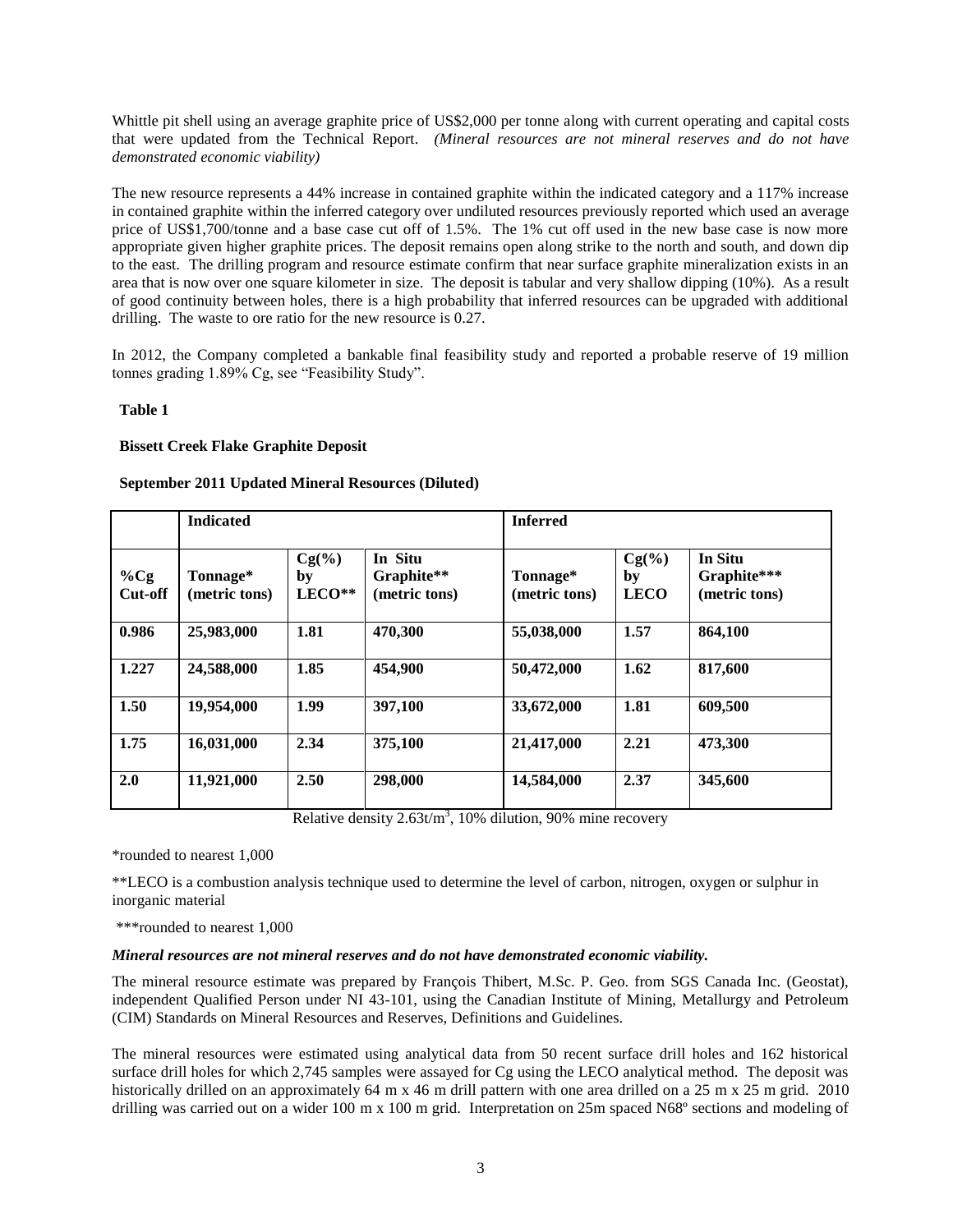a 3D wireframe envelope was completed to outline the mineralized graphitic horizon. A block model of 10 m (E-W) by 10 m (N-S) by 6 m (vertical) was interpolated using geostatistical methods (ordinary kriging) within the mineralized envelope. It covers a strike length of approximately 1,300 m and it reaches a maximal depth of 100 m below surface. Spatial continuity of the Cg composites was assessed by variography and it showed good continuity of grade in almost all directions within the horizontal plane but very limited continuity within the vertical plane. An anisotropic search ellipsoid was selected for the grade interpolation process based on the analysis of the spatial continuity of Cg composites. 6m bench composites were used to reflect an assumed bench height of 6 m. No capping was applied to the composite Cg grades.

# **Exploration and Development**

As at December 31, 2012, the Company had capitalized \$7,143,817 of exploration and evaluation expenditures relating to the Bissett Creek Project. Over the next 12 months the Company expects to spend approximately \$650,000 to complete the mine permitting work and initiate the initial phases of the FS including additional permitting relating to construction and operations. On January  $18<sup>th</sup>$ , 2013, the Company announced that it had awarded a \$3.5 million contract for the detailed engineering and design of the Bissett Creek Project which is part of the capital cost in the FS. The Company expects to complete this contract over a seven month period.

# **(i) Pilot Plant and Variability Test Results**

Pilot plant test results from the Bissett Creek Graphite Project have confirmed the technical viability and operating performance of the Company's process plant design for the production of high purity, large flake graphite. Results indicated that 50% of the graphite concentrate produced will be jumbo size, +48 mesh flake with a very high carbon content averaging 97.7% graphitic carbon ("Cg"). The Company believes that this is an exceptional product that will attract a premium price. SGS Minerals Services ("SGS") processed a 130 tonne bulk sample of graphitic material from the Bissett Creek deposit in the pilot plant and produced five final products which showed consistent flake size distribution and an overall carbon grade averaging 95% Cg. Pilot plant recoveries ranged from 90.5% to 94.4 at concentrate grades of 94.5% Cg or greater.

The Company also completed variability testing on its Bissett Creek Project to confirm that the high recovery of large flake, high purity graphite is consistent across the entire resource. The overall recovery from eight Locked Cycle Tests ("LCT") was 97% and almost all concentrate will qualify for large flake (+80 mesh), high carbon (94%) pricing. In fact, 33% of the concentrate was +50 mesh, 97% graphitic carbon ("Cg") and 19% was +32 mesh, 98% Cg which are exceptional products that will attract premium pricing based on both flake size and carbon content. In two of the locked cycle tests the +32 mesh concentrate reached 99% Cg. SGS performed the LCTs on representative drill core samples taken from a number of locations within the deposit which confirmed that the recovery and flake size distribution were consistent throughout the resource. The overall concentrate grade averaged 95% Cg with a 97% recovery which was generally better than the pilot plant results which were based on a partially weathered sample.

## **(ii) Feasibility Study**

On July 9, 2012, the Company announced the results of its bankable feasibility study ("FS") and on August 27, 2012, the Company filed the FS on SEDAR and posted it on the Company's website.

The FS was prepared by GMining Services Inc. and included contributions from SGS Canada Inc. (Lakefield– metallurgy and Geostat-resource modelling), Knight Piesold Ltd. (environmental, permitting, tailings management and road infrastructure) and Met-Chem Canada Inc. (process engineering). The FS confirmed the technical and financial viability of constructing and operating an open pit mine and 2,300 tpd processing plant on the Bissett Creek property**.**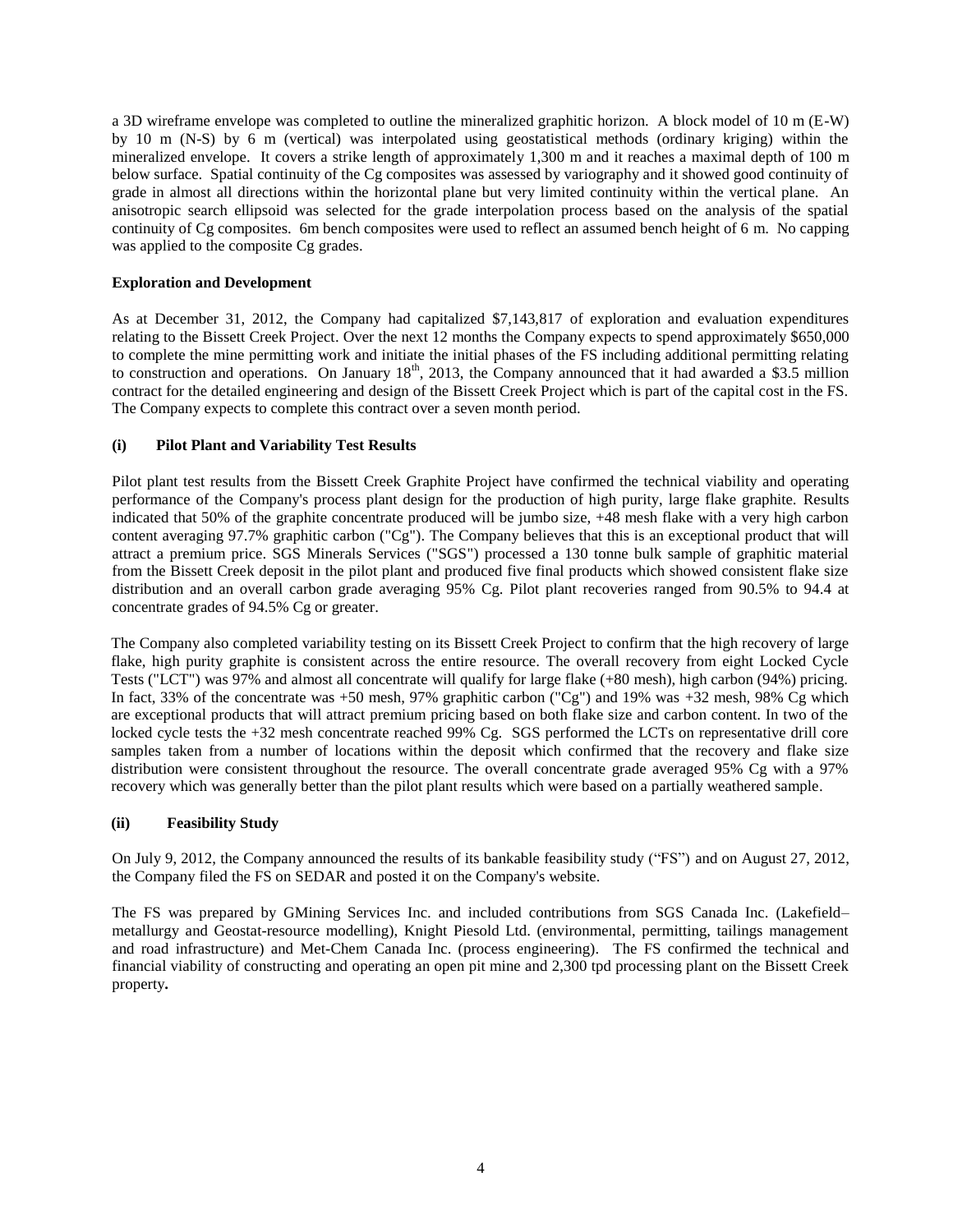# **Summary of the March 2012 Feasibility Study Results (First Quarter of 2012)**

| Probable reserves (tonnes)                                              | 18,977,000 t |                                |         |         |
|-------------------------------------------------------------------------|--------------|--------------------------------|---------|---------|
| Grade (graphitic carbon)                                                | 1.89%        |                                |         |         |
| Waste to ore ratio                                                      | 0.50         |                                |         |         |
| Processing rate                                                         | 2,300 tpd    | (92% availability)             |         |         |
| Mine life                                                               | 23 years     |                                |         |         |
| Mill recovery                                                           | 94.7%        | (years $3$ to $23$ )           |         |         |
| Average annual production (tonnes of graphite concentrate<br>@ 94.5% C) | 18,600t      | (first five years)             |         |         |
| Capital cost (\$ millions)                                              | \$102.9M     | (including \$9.4M contingency) |         |         |
| Mine Cash Operating costs (\$ per tonne of concentrate)                 | \$851/t      | (first five years)             |         |         |
| Mine Cash Operating Costs (\$ per tonne of concentrate)                 | \$968/t      | (mine life)                    |         |         |
| Mining costs $(\$$ per tonne of ore)                                    | \$5.79/t     | (mine life)                    |         |         |
| Processing costs (\$ per tonne of ore)                                  | \$9.60/t     | (mine life)                    |         |         |
| General and administrative costs (\$ per tonne of ore)                  | \$2.94/t     | (mine life)                    |         |         |
| CDN/US dollar exchange rate                                             | 1.00         |                                |         |         |
| Graphite prices (US\$ per tonne)                                        | \$2,800      | \$2,600                        | \$2,300 | \$2,100 |
| Pre tax Net Present Value @8% (CDN\$ millions)                          | \$182.8      | \$151.0                        | \$103.5 | \$71.7  |
| Pre tax IRR $(\%)$                                                      | 25.9%        | 23.1%                          | 18.7%   | 15.6%   |
| After tax Net Present Value @8% (CDN\$ millions)                        | \$125.0      | \$103.2                        | \$69.9  | \$46.9  |
| After tax IRR $(\%)$                                                    | 22.4%        | 20.0%                          | 16.4%   | 13.7%   |
|                                                                         |              |                                |         |         |

Prices of US\$2,100 and US\$2,600 per tonne of concentrate represent the 24 and 12 month weighted average price for the various sizes and grades of flake graphite that will be produced from the Bissett Creek deposit, based on prices quoted by Industrial Minerals Magazine as at the preparation date of the FS. Prices of US\$2,300/t and US\$2,800/t represent the 24 and 12 month weighted average prices with the inclusion of a conservative 10% premium over +80 mesh large flake graphite prices for the  $+50$  mesh (XL) and  $+32$  mesh (XXL) flake components that will make up approximately 50% of Bissett Creek production. The Company believes that it could realize premiums in excess of 20% over the price of standard large flake graphite based on historical pricing for XL and XXL flake graphite. Graphite prices are currently in the US\$1,400 to US\$1,800 per tonne range for premium product.

The Company intends to produce a new resource estimate and revise the FS based on the drill results from the fall 2012 program.

# (a) Project Description

The proposed development of the Bissett Creek graphite deposit includes the construction of an open pit mine, a 2,300 tpd flotation processing plant based on 92% availability, a natural gas fuelled power generating plant and associated infrastructure. The processing plant will consist of conventional crushing, grinding and flotation circuits followed by concentrate drying and screening. The Company plans to build a natural gas pipeline to the site from the main Trans Canada line which is approximately fifteen km away. The natural gas will fuel five 1.0 MW-generators to produce electrical power and waste heat from the generators will be used to dry the concentrate. This will result in low overall energy costs. Infrastructure includes upgrading the last five km of access road, site preparation, and building a non-acid generating tailings facility and a very small sulphide tailings facility. The processing plant will include sulphide flotation at the end of the circuit to remove enough sulphides to make approximately 97% of the tailings benign. After twelve years of operation, the sulphide tailings will be moved to the bottom of a mined out pit for permanent storage under water. Sulphide tailings and non-sulphide tailings will subsequently continue to be deposited in a mined out pit for the balance of the mine life which will result in a low final closure costs.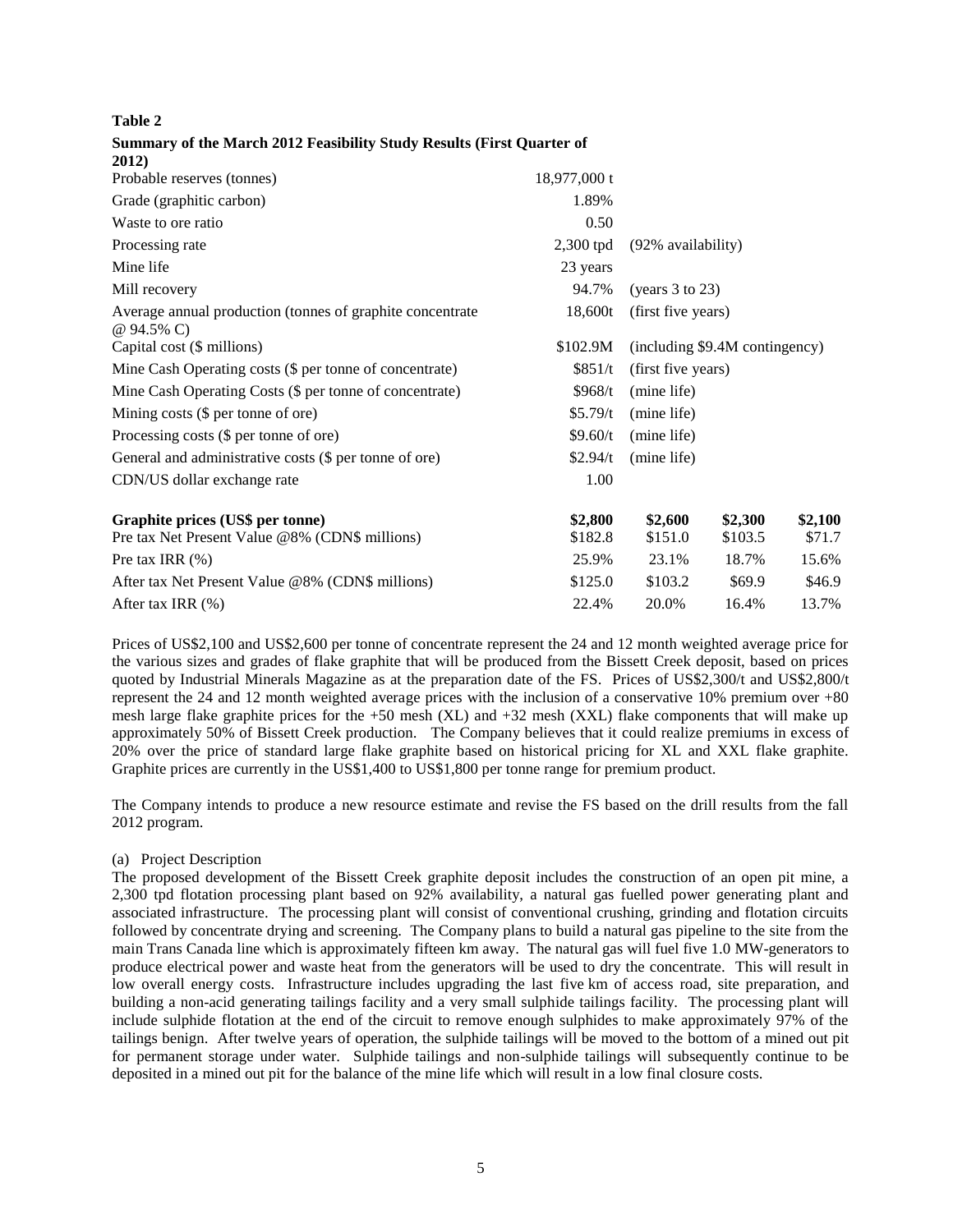## (b) Resources and Reserves

Probable mining reserves for the Bissett Creek deposit were established based on indicated resources estimated as at September, 2011 by François Thibert, M.Sc. P. Geo. from SGS Canada Inc. (Geostat), an independent qualified person under NI 43-101, using the Canadian Institute of Mining, Metallurgy and Petroleum (CIM) Standards on Mineral Resources and Reserves, Definitions and Guidelines (see Table 1).

GMining Services Inc. established a breakeven cut-off grade ("COG") and ran optimized Whittle pits on the indicated resources based on a number of parameters. The final mine plan resulted in a probable reserve of 19.0 million tonnes of ore grading 1.89% graphitic carbon ("Cg") based on a cut-off grade of 1.2% Cg. In order to increase head grades in the initial years of production while maintaining a reasonable stripping ratio, ore between 1.2% Cg and 1.6% Cg will be partially stockpiled and added to the mill feed at a later date. The mine plan was also designed to supply blasted rock and glacial till for tailings dam construction during pre-production and to allow for tailings disposal in mined out areas by year 13 for sulphide tailings and year 16 for non-sulphide tailings. A mining recovery factor of 90% and a dilution factor of 7.8% at a grade of 0.5% Cg were applied.

#### (c) Metallurgy

SGS-Lakefield has completed the full suite of metallurgical tests on the Bissett Creek deposit including lab and bench scale work, a bulk sample/pilot plant test, and variability testing to determine if recoveries and flake size distribution are consistent across the deposit. A similar program was also carried out in the 1980's as part of a previous feasibility study (non NI 43-101 compliant) with consistent results.

The FS is largely based on pilot plant results from the processing of slightly weathered material that does not respond as well to flotation as unweathered rock. The locked cycle tests, which were performed on fresh drill core, were better in terms of recoveries, concentrate grades and flake size distribution which represents potential upside in the project.

The FS assumes recoveries of 92.7% in the first year of operation, 93.7% in year two and 94.7% over the balance of the project. Recoveries in the eight locked-cycle test averaged 97.2% and ranged from 95.2% to 99.1%.

The FS assumes an average concentrate grade of 94.5% Cg compared to 94.9% Cg in the locked-cycle tests. However, the locked cycle tests generated average grades of 98.1%, 97.0% and 95.1% for the important +32 (XXL), +50 (XL) and +80 (L) mesh size fractions respectively.

Based on pilot plant results, the FS assumes that production will consist of 18% +32 mesh at 95.1% Cg, 31% +50 mesh at 95.1% Cg, 28.2% +80 mesh at 94.5% Cg, 5% +100 mesh at 97.3% Cg, 7% +150 mesh at 98% Cg and 11% - 150 mesh at 92.7% Cg.

#### (d) Production

Over the first five full years of operation a total of 4.2 million tonnes of ore will be processed at an average head grade of 2.22% Cg to produce an average of 18,600 tonnes of graphite concentrate at 94.5% Cg per year. Over the 23 years of operations contemplated in the FS, the mine will produce an average of approximately 15,900 tonnes of graphite concentrate (94.5% Cg) per year which includes processing of the low grade stockpile. The Company has recently completed a drilling program with the objective of upgrading some higher grade inferred resources to replace the low stockpile and maintain a higher rate of production.

#### (e) Operating Costs

Over the first five years, cash mine operating costs will average CDN\$851 per tonne of concentrate. Over the life of the project operating costs are estimated at \$968 per tonne of concentrate. These estimates are based on operating costs per tonne of ore of \$9.60 for processing, \$2.94 for general and administrative costs and \$5.79 for mining.

#### (f) Capital Costs

The capital cost to construct the processing plant, power plant and all associated mine infrastructure is estimated at \$93.5 million before contingency. The total capital cost, including a \$9.4 million contingency, is \$102.9 million (Table 3). In some instances the Company chose options that increased the capital cost but reduced operating costs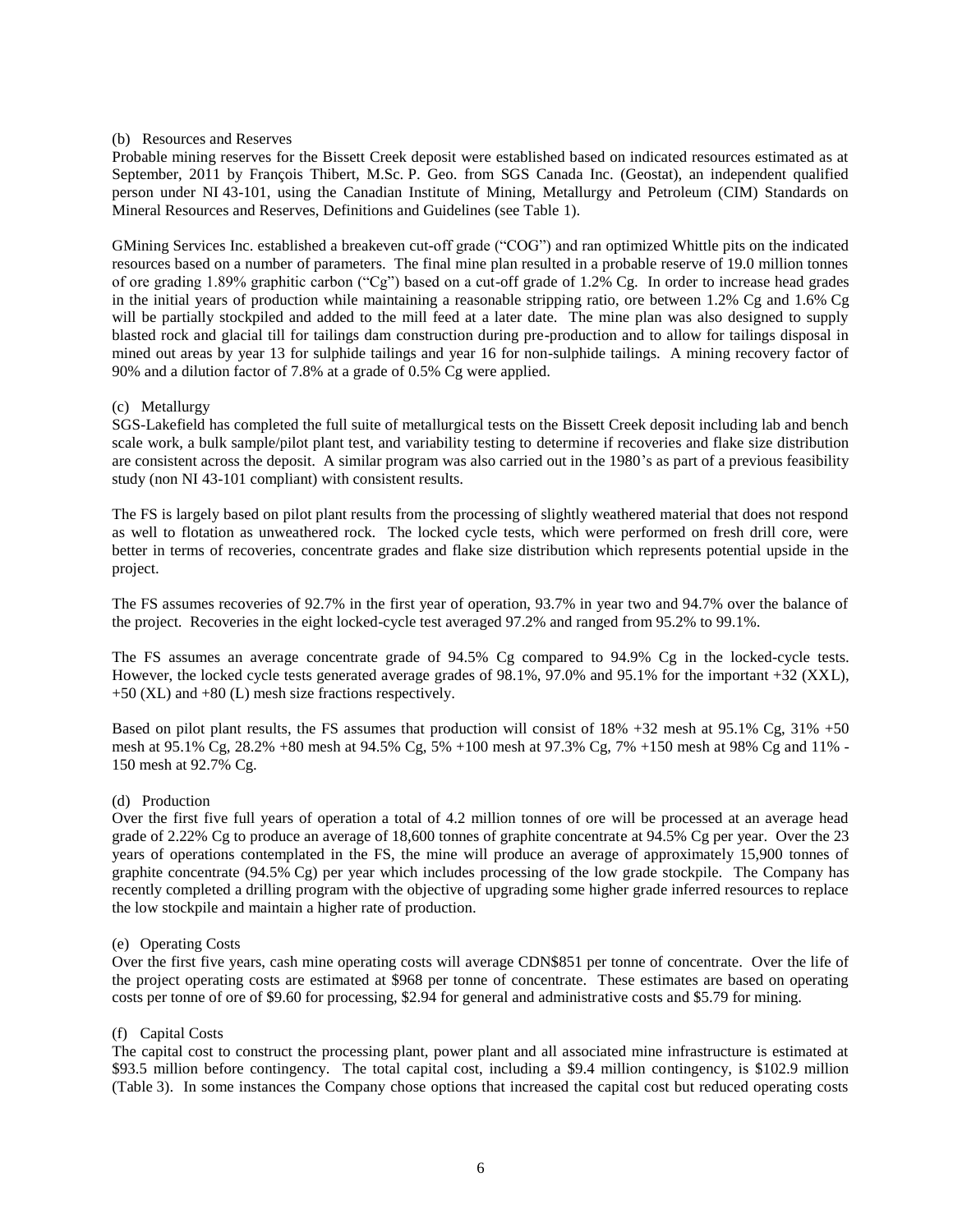and improved the overall project economics. In addition, the Company is required to post a \$1.6 million financial assurance with the Province of Ontario to guarantee its obligations with respect to the Mine Closure Plan ("MCP").

## **Table 3**

## **Capital Costs (\$CDN millions)**

| Power plant and pipeline               | \$ | 11.7  |
|----------------------------------------|----|-------|
| <b>Infrastructure</b>                  | \$ | 9.3   |
| Mobile equipment                       | S  | 1.7   |
| Tailings and water management          | S  | 6.7   |
| <b>Processing plant</b>                | S  | 39.9  |
| <b>EPCM</b> and construction indirects | S  | 14.2  |
| <b>General services and other</b>      | \$ | 5.8   |
| <b>Preproduction and commissioning</b> | \$ | 4.2   |
| <b>SUBTOTAL</b>                        | \$ | 93.5  |
| Contingency                            |    | 9.4   |
| TOTAL                                  |    | 102.9 |

(g) Sensitivities

|                             | <b>Project Sensitivities (Pre tax)</b> |            |         |                    |         |            |        |            |  |
|-----------------------------|----------------------------------------|------------|---------|--------------------|---------|------------|--------|------------|--|
|                             | \$2,800                                |            |         | \$2,300<br>\$2,600 |         |            |        | \$2,100    |  |
|                             | NPV*                                   | <b>IRR</b> | NPV*    | <b>IRR</b>         | NPV*    | <b>IRR</b> | $NPV*$ | <b>IRR</b> |  |
| <b>Base Case</b>            | \$182.8                                | 25.9%      | \$151.0 | 23.1%              | \$103.5 | 18.7%      | \$71.7 | 15.6%      |  |
| Grade $+10\%$               | \$219.0                                | 28.2%      | \$184.7 | 25.4%              | \$133.2 | 21.0%      | \$98.9 | 17.9%      |  |
| <b>Operating costs -10%</b> | \$198.0                                | 27.2%      | \$166.2 | 24.4%              | \$118.7 | 20.1%      | \$86.9 | 17.1%      |  |
| Operating costs $+10\%$     | \$167.6                                | 24.6%      | \$135.8 | 21.7%              | \$88.3  | 17.3%      | \$56.5 | 14.1%      |  |
| Capex $-10\%$               | \$193.0                                | 28.5%      | \$161.3 | 25.5%              | \$113.7 | 20.8%      | \$82.0 | 17.5%      |  |
| Capex $+10\%$               | \$172.5                                | 23.6%      | \$140.8 | 21.0%              | \$93.2  | 16.9%      | \$61.5 | 14.0%      |  |
| $*$ \$ millions @ 8%        |                                        |            |         |                    |         |            |        |            |  |

**Table 4**

#### (h) Project Opportunities

It is the opinion of Northern Graphite management that a number of significant, low risk opportunities exist to improve upon the FS. A 10% increase in grade and a 10% reduction in operating costs for example, both of which management believes are achievable for the reasons outlined below, could increase the pre tax IRR by up to 20% and the NPV by up to 40%.

- (1) The final pit includes approximately 1.5 million tonnes of inferred resources grading 1.54% Cg which are treated as waste. The processing of this material would reduce the stripping ratio and mining costs and improve cash flows.
- (2) The mine plan does not consider inferred resources outside the pit where significant tonnages in excess of 2% Cg exist. Upgrading these resources to indicated and including them in a revised mine plan, instead of processing the low grade stockpile, would reduce costs, greatly extend the mine life, and further enhance the economics of the deposit. The Preliminary Economic Assessment on the Bissett Creek project states there is a relatively high probability that inferred resources can be upgraded due to the thick, flat lying and continuous nature of the mineralization in the Bissett Creek deposit. *Mineral resources, as opposed to mineral reserves, do not have demonstrated economic viability.*
- (3) The FS assumed contract mining. It is highly likely the Company will buy and operate its own mining fleet. The incremental capital cost is approximately \$7 million but with lease financing, and a 20%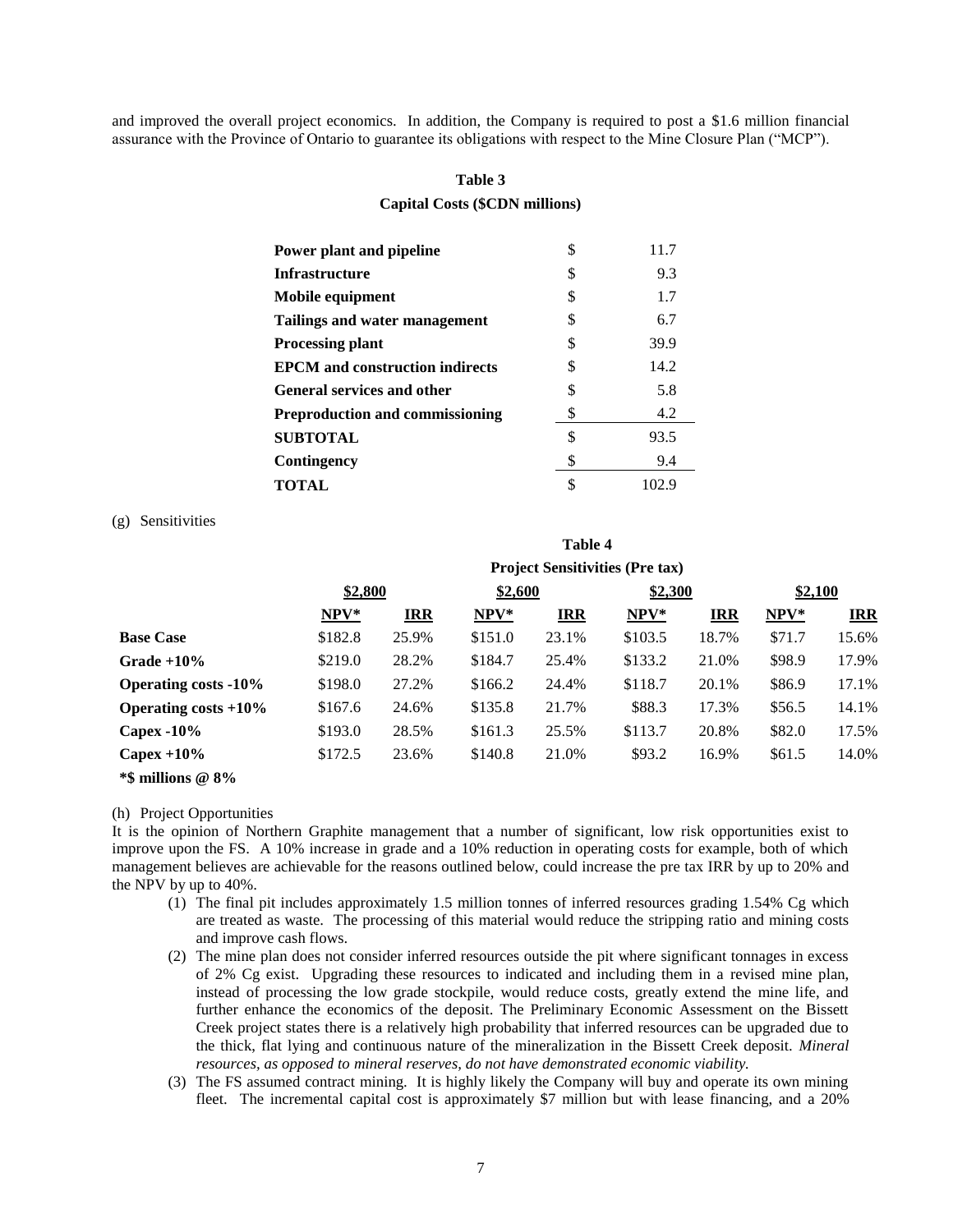down payment, the incremental financing requirement is approximately \$1.4 million. Owner mining could reduce operating costs by in excess of \$100 per tonne of concentrate.

- (4) The Company expects to achieve 95% mill recoveries earlier than projected in the FS and ultimately to exceed the 95% level and to do better than the 92% mill utilization rate used in the FS.
- (5) The Company's business plan is to significantly expand production in the future by incorporating inferred resources and to undertake actions that could potentially reduce unit costs to \$800/tonne of concentrate or lower. Inferred resources are considered too speculative geologically to have economic considerations applied to them that would enable them to be categorized as mineral reserves, and there is therefore no certainty that the Company's business plan in this regard will be realized. *Mineral resources, as opposed to mineral reserves, do not have demonstrated economic viability.*
- (6) There is scope to reduce capital costs through the purchase of used equipment, lease financing of the natural gas generators, and additional permitting to provide access to lower cost tailings options.
- (7) The Company has successfully upgraded graphite concentrate from the Bissett Creek deposit for use in Lithium ion batteries and other high purity markets. Testing is ongoing and will assist the Company in defining the capital and operating costs associated with constructing an upgrading facility. No revenues or costs associated with upgrading and selling into value added markets are included in the FS.

## (i) Environmental, Permitting and Local Community

The Company has filed a Mine Closure Plan ("MCP") with the Ministry of Northern Development and Mines ("MNDM"). The MCP is a comprehensive document that describes in detail the scope of the project including the nature of mining and processing operations, buildings and infrastructure, potential effects on the environment, mitigation measures to protect the environment, a description of First Nation, government agency and local community consultation, and the Company's plan to rehabilitate the site and return it to its natural state at the end of operations including an estimate of the cost of doing so. The Company will be required to post a \$1.6 million financial assurance to ensure that funds are available to complete the closure plan. The Company anticipates that acceptance and approval of the MCP will be received during the second quarter of this year. Approval of the MCP will enable the Company to initiate construction and to apply for a number of other permits that relate to operations.

# (j) Qualified Persons

The FS was prepared in accordance with NI 43-101 standards by GMining Services Inc. Louis Gignac, ing., Nicolas Ménard, ing., Antoine Champagne, ing., Ahmed Bouajila, ing., Robert Menard, ing., and Robert Marchand, ing. are the independent "qualified persons" under NI 43-101 who were responsible for preparing the FS on behalf of GMining Services Inc.

Readers should refer to the NI 43-101 technical report relating to the FS for further details.

## **Corporate Developments**

# **(i) Corporate Developments**

On December 12, 2011, the Board of Directors of Mindesta declared a pro rata dividend-in-kind, payable January 25, 2012 to shareholders of record as at January 5, 2012, whereby most of the shares of the Company owned by Mindesta would be distributed to Mindesta shareholders. At the close of trading on January 25, 2012, Mindesta completed the distribution to its shareholders of 9,413,581 shares of the Company owned by Mindesta (approximately 25% of the Northern common shares outstanding) on the basis of one share of Northern common stock for each share of Mindesta common stock held. As at the close of trading January 25, 2012, Mindesta's interest in the Company decreased to less than 1.0%.

On March 16, 2012, the Company completed a non-brokered private placement through the issuance of 6,206,377 common shares at a price of \$1.70 per share for gross proceeds of \$10,550,841. In connection with the private placement, and in accordance with the policies of the TSX Venture Exchange, the Company paid total finder's fees of \$121,517 and issued 71,480 finder's warrants, each exercisable to acquire one common share of the Company at a price of C\$2.00 per share for a period of one year. The net proceeds of the placement will be used to finance the completion of the FS and permitting with respect to the Company's Bissett Creek graphite project and for working capital and general corporate purposes, as well as detailed engineering and design and the acquisition of long lead time equipment upon the positive completion of the FS.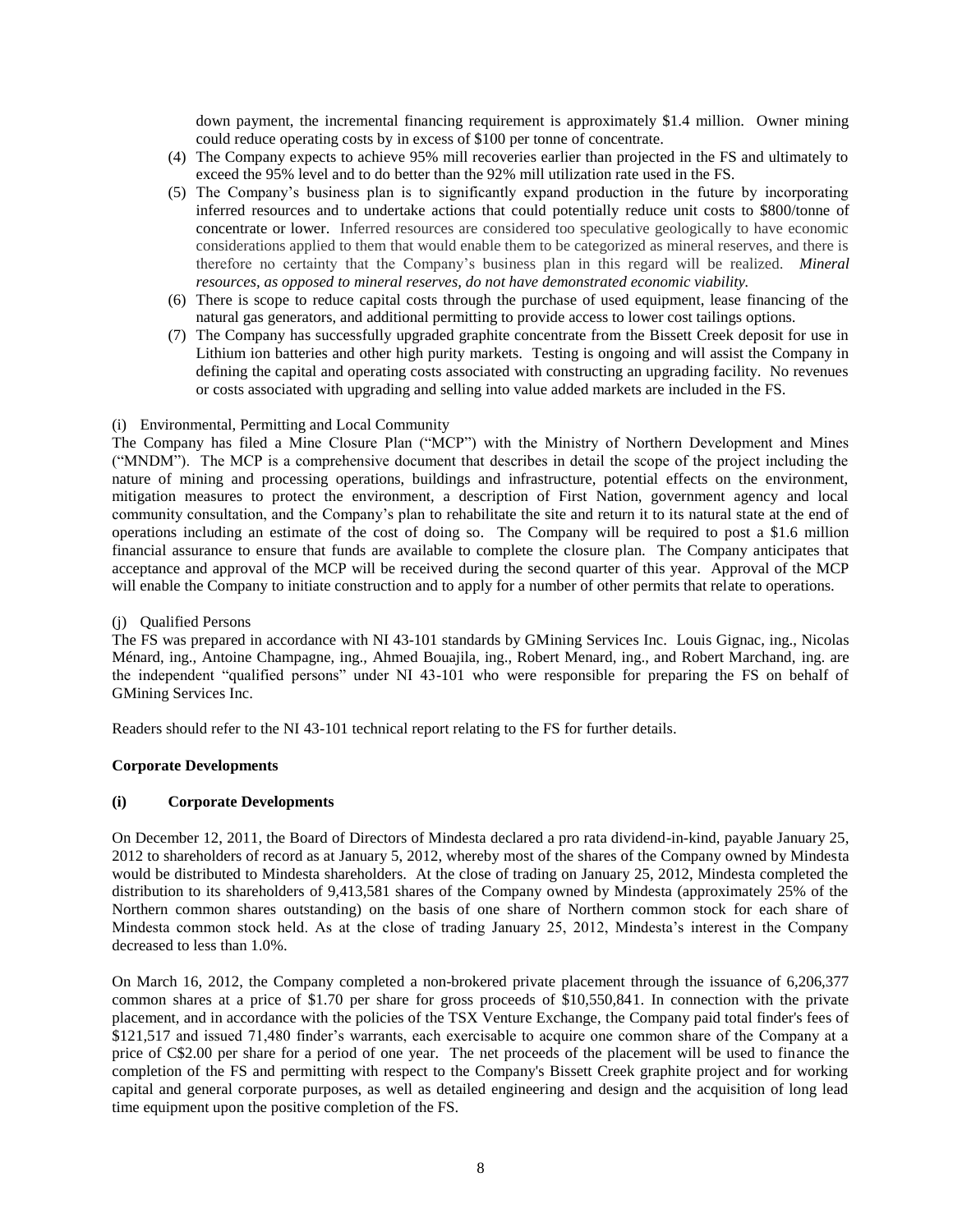On April 2, 2012, the Company announced that it had successfully manufactured test quantities of spherical graphite from graphite concentrate produced from the Company's Bissett Creek deposit. The spherical graphite has been evaluated in Lithium/graphite battery test cells and the performance of these cells demonstrated that it met or exceeded current commercial performance requirements and that Bissett Creek graphite does not contain any impurities that negatively affect cell performance. Further test cycles are on-going. The cells were made and the testing carried out in a highly qualified, independent laboratory.

The Company can now provide potential strategic and offtake partners with representative test samples of graphite concentrate produced using the same flow sheet that would be employed in a full scale mine, and spherical graphite based on that concentrate.

On April 11, 2012, the Company's Board of Directors approved the issuance of 525,000 stock options to the Company's non-executive Directors and a contractor at a strike price of \$2.50 per share. These options vest immediately and have a five year term that expires on April 11, 2017.

In April, 2012 the Company retained GMP Securities L.P. as its exclusive financial advisor with respect to evaluating strategic alternatives for financing the development of the Bissett Creek graphite project.

Effective April 23, 2012, the Company was added to the Standard & Poor's S&P/TSX Venture Select Index. The S&P/TSX Venture Select Index, launched in August of 2011, "measures the performance of constituents in the S&P/TSX Venture composite index that meet specific market capitalization and liquidity criteria.

On May, 2012, the Company engaged Hazen Research of Golden, Colorado and the National Research Council Canada ("NRC") to continue testing and optimizing its process for manufacturing spherical graphite which is used to make the anodes in Lithium ion batteries. Hazen Research was been retained to confirm laboratory results using bench scale models of commercial purification equipment that will be employed in the full scale process. It is anticipated that this program will be followed by a pilot plant test and then engineering and design work to define the capital and operating costs of a commercial facility to upgrade Bissett Creek graphite concentrate into spherical graphite. The National Research Council of Canada was engaged to carry out ongoing testing of Northern's spherical graphite in Lithium/graphite batteries in order to optimize and customize its performance to meet the specifications of potential offtake and strategic partners and customers. NRC has advanced battery testing capabilities with various chemistries and is the Government of Canada's premier organization for research and development.

On October, 2012, NRC successfully completed the first phase of testing of "spherical graphite" produced from the Company's Bissett Creek deposit. NRC reported that the electrochemical performance of the uncoated samples provided by Northern performed very well compared to commercial coated synthetic samples, especially considering their early stage of development. The most promising samples for use in lithium-ion battery applications will undergo further testing to optimize and refine their performance.

On November 8, 2012, the Company announced that ongoing metallurgical testing by Hazen Research had succeeded in purifying spherical graphite from the Bissett Creek deposit up to 99.99% Cg and large flake graphite to 99.83% Cg. These bench scale tests were the first step in demonstrating that the laboratory process developed by Northern can be scaled to commercial levels.

On November 29, 2012, the Company was accepted for graduation to Tier 1 of the TSX Venture Exchange. As a result of Northern's graduation to Tier 1 issuer status, all of the securities of Northern that had remained in escrow, being an aggregate of 1,734,541 common shares, were released effective November 29, 2012. Northern no longer has any securities remaining in escrow.

# **(ii) 2012 Drill Program**

On October 1, 2012, the Company announced that it has commenced a drill program on its Bissett Creek graphite project consisting of approximately 3,000 meters of drilling in 65 holes. This drill program was designed to follow up on opportunities identified in the FS to further improve the already attractive economics of the Bissett Creek project. The main objective of the drill program was to upgrade inferred resources both within and outside the FS pit shell to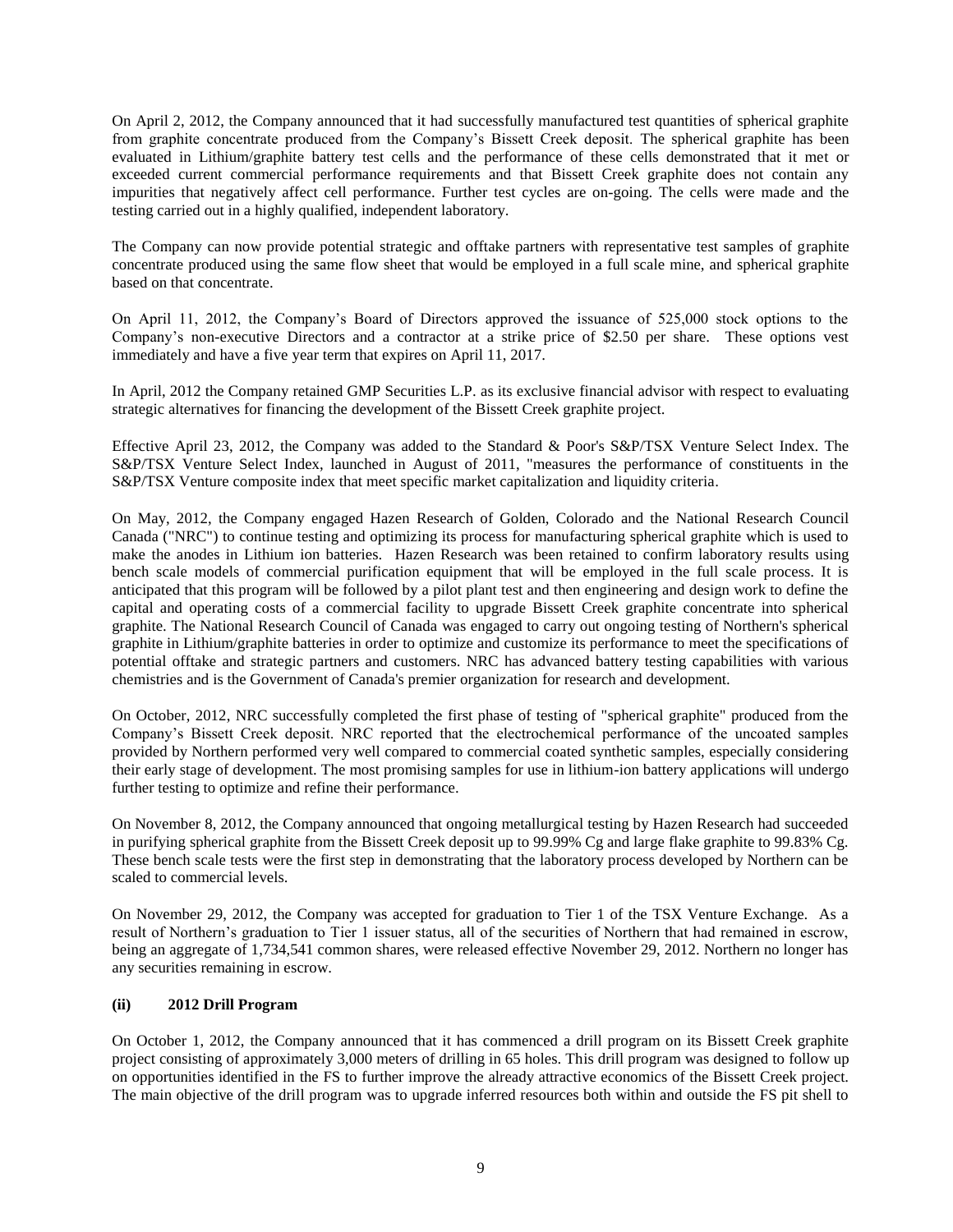the indicated category. The FS considers approximately 1.5 million tonnes of inferred resources within the pit as waste and includes the processing of a low grade stockpile that exceeds 2.5 million tonnes. Upgrading the inferred resources within the pit to the indicated category, and substituting higher grade material from outside of the FS pit for the low grade stockpile, could result in an increase in grade and a further reduction in operating costs. The Preliminary Economic Assessment on the Bissett Creek project states that there is a relatively high probability that inferred resources can be upgraded due to the thick, flat lying and continuous nature of the mineralization. However, the inferred resources do yet not have demonstrated economic viability and are not mineral reserves. The Company has retained AGP Mining Consultants Inc. ("AGP") to update the current resource and reserve estimates, mine design and economic model now that the new drilling results are available.

The Company has indicated that the FS is based on 23 years of indicated resources which does not necessarily represent the best 23 years. There are an additional 50+ years of inferred resources at planned production rates. The Company believes that the drill program will enable it to optimize the first 20 years and demonstrate that the project has very solid economics even in a potential low graphite price environment.

On March 7, 2013, the Company announced positive results from a 61 hole, 3,425 meter drilling program. Almost all holes returned widths and grades as good as or better than those in the FS. The Company intends to produce a new resource estimate based on these drill results and a revise the FS.

# **(iii) Mine Closure Plan**

In October 2012, the Company submitted the MCP for the Bissett Creek project to the Ontario Ministry of Northern Development and Mines ("MNDM"). The approval of the Mine Closure Plan by the MNDM will enable the Company to commence construction of the Bissett Creek Mine, subject to financing. The MCP is an all-encompassing document that describes, in detail, the nature of the operations that will be carried out, the current baseline environmental conditions, and the Company's plan for rehabilitating the site and returning it to its natural state at the end of mining operations. The MCP is a requirement of the Ontario Mining Act and must be filed prior to commencement of mining operations. A financial assurance that guarantees the Company's rehabilitation obligations under the MCP must be provided to the MNDM as part of the filing process. The financial assurance has been estimated at \$1.6 million which reflects the relatively benign nature of the operation, neutral tailings and the ability to practice progressive rehabilitation due to the shallow, flat lying nature of the deposit.

The MCP and underlying baseline information were prepared by Knight Piesold Ltd.. The MCP addresses the questions and concerns of the public, First Nation Communities and other interest groups that were identified during pre submission consultations. A number of other permits relating to air, noise, water, etc. are required prior to the commencement of operations and follow in the normal course after acceptance of the MCP. These issues are addressed in the MCP. With the acceptance or "filing" of the MCP, the Company could initiate site work including the clearing of internal roads, plant site and tailings basin. Following acceptance and subject to financing, the Company would also be in a position to begin plant construction in the fall of 2013. Construction of the plant and infrastructure are estimated to take approximately 12 to 18 months. Production in Q4 2014 is the earliest date that the Company is targeting and could coincide with improving economies, a recovery in the graphite market and higher graphite prices.

## **Subsequent Events**

On January 8, 2012, the Company announced that it had signed a Letter of Intent with Caterpillar Financial Services Corporation ("Cat Financial") to provide financing for up to US\$17.5 million in Cat mining and Cat power equipment purchases for the Company's Bissett Creek graphite project. Cat Financial has preliminarily indicated its additional interest in participating in a Project Debt Facility, subject to receipt of an Information Memorandum relating thereto and its agreement with the terms and conditions thereof.

The equipment financing facility will cover the cost of the mobile mining fleet and the purchase and installation of natural gas powered generators including the engineering, procurement and construction management related thereto. The FS contemplated mining being carried out by an independent contractor. By buying and operating its own mining fleet, the Company estimates that it will reduce its cost per tonne of concentrate produced by more than \$100.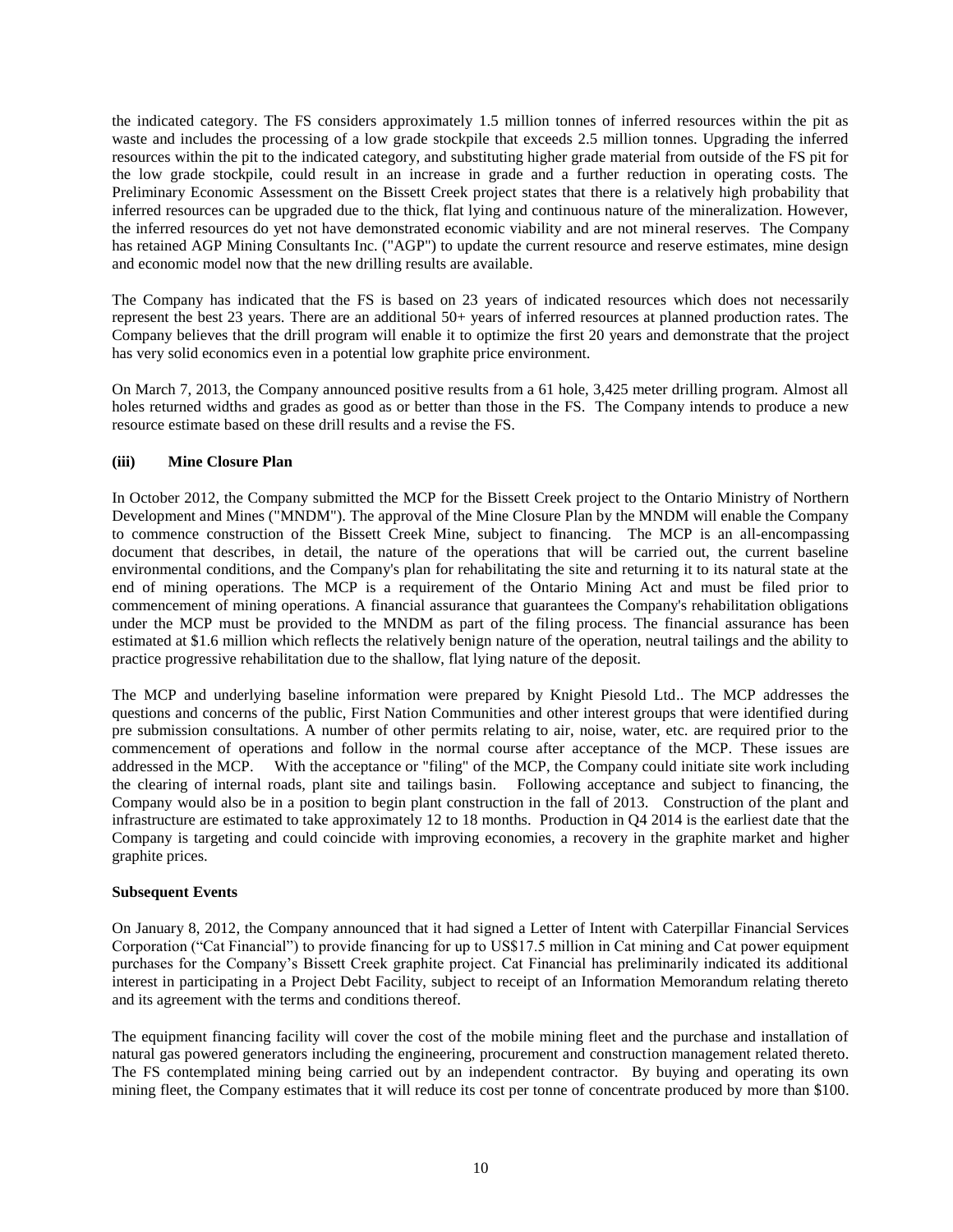Closing of the financing facility is contingent on customary requirements for due diligence, satisfaction of conditions precedent, internal Cat Financial credit approval and negotiation and execution of definitive legal documentation.

On January 18, 2013, the Company announced that following a competitive bidding process involving five engineering firms, it had awarded a \$3.5 million contract for the detailed engineering and design of the Bissett Creek project to PES-BECMA. PES-BECMA, a joint venture between Porcupine Engineering Services Inc. and BECMA LIMITED, will be responsible for the front end engineering and design of the 2,500 tonne per day processing facility, and related infrastructure that will produce approximately 20,000 tonnes of large flake, high purity graphite per year. The detailed engineering and design phase is expected to take seven months to complete and cost \$3.5 million which is part of the estimated capital costs of \$102.9 million (including a \$9.2 million contingency). The work will be financed out of the Company's current cash position.

# **Adoption of IFRS**

The Company adopted IFRS effective January 1, 2011. The financial results discussed in this MD&A were prepared in accordance with IFRS.

# **Selected Information**

The selected financial information set out below is based on and derived from the Financial Statements which have been prepared in accordance with IFRS.

|                                                            | <b>Year ended</b>        | <b>Year ended</b>        |
|------------------------------------------------------------|--------------------------|--------------------------|
|                                                            | <b>December 31, 2012</b> | <b>December 31, 2011</b> |
|                                                            |                          |                          |
| <b>Statement of Operations and Comprehensive Loss Data</b> |                          |                          |
| <b>Total Revenue</b>                                       | Nil                      | Nil                      |
| <b>Total Expenses</b>                                      | 3,719,286                | 2,454,886                |
| Net Income/(Loss)                                          | (3,635,335)              | (2,459,752)              |
| Net Income/ $(Loss)$ per Share – basic and diluted         | (0.08)                   | (0.08)                   |
| <b>Statement of Financial Position Data</b>                | As at December 31,       | As at December 31,       |
|                                                            | 2012                     | 2011                     |
| <b>Total Assets</b>                                        | 16,485,803               | 6,434,101                |
| <b>Total Long-Term Debt</b>                                | Nil                      | N <sub>il</sub>          |
| <b>Total Liabilities</b>                                   | 800.719                  | 776,811                  |
| Shareholders' Equity:                                      |                          |                          |
| Share Capital                                              | 20,238,328               | 7,859,427                |
| Equity                                                     | 15.685.084               | 5.657.290                |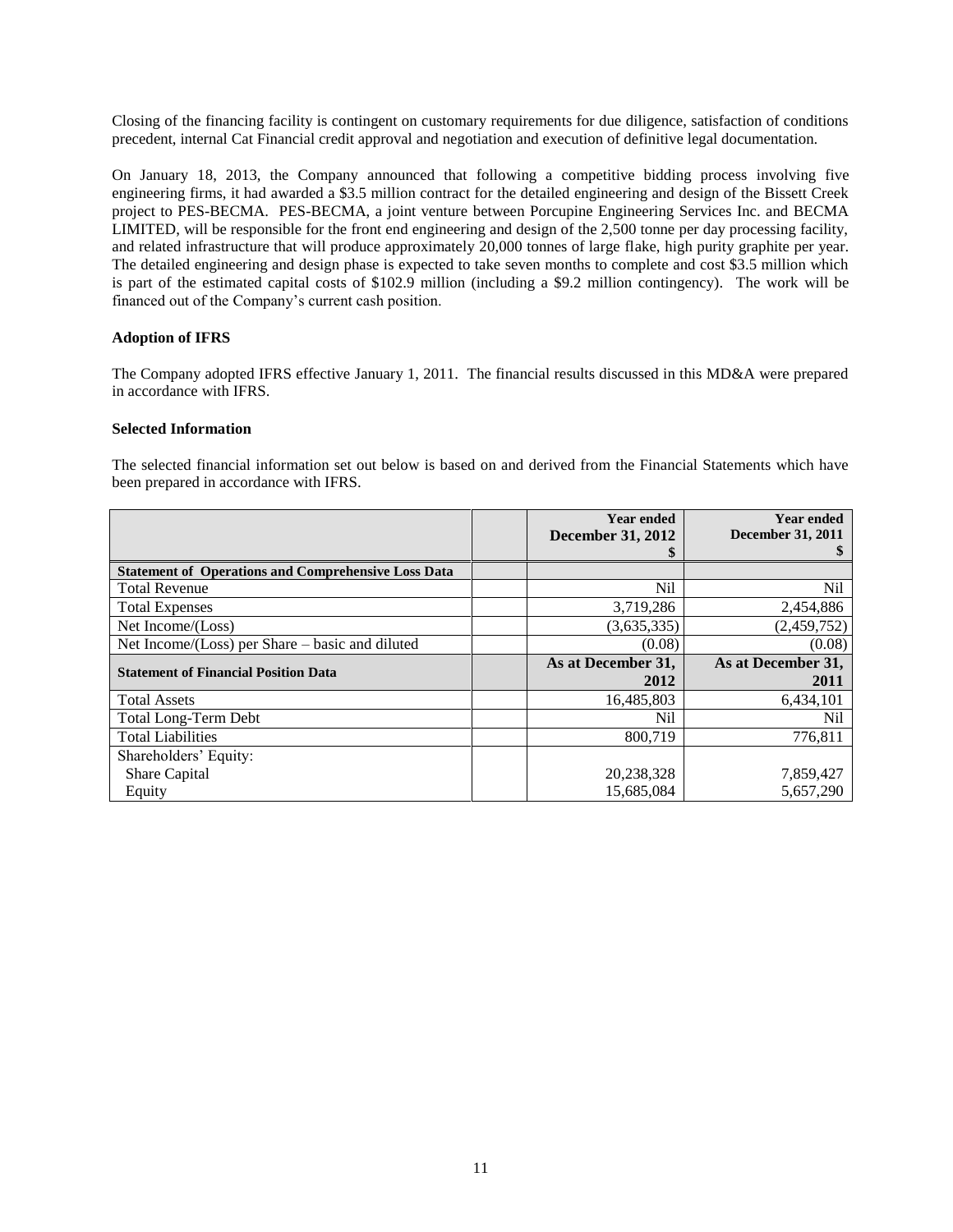## **Results of Operations**

|                                            | <b>Years ended December 31</b> |             |  |
|--------------------------------------------|--------------------------------|-------------|--|
|                                            | 2012                           | 2011        |  |
|                                            | \$                             | \$          |  |
| General and administrative expenses        |                                |             |  |
| Management and consulting fees             | 1,133,804                      | 576,923     |  |
| Legal and audit                            | 133,994                        | 137,448     |  |
| Office and miscellaneous                   | 942,317                        | 443,585     |  |
| Share-based payments                       | 1,438,646                      | 1,241,085   |  |
| Depreciation                               | 71,782                         | 62,117      |  |
| Foreign exchange (gain) loss               | (1,256)                        | (6,272)     |  |
|                                            | 3,719,286                      | 2,454,886   |  |
| <b>Loss from operations</b>                | (3,719,286)                    | (2,454,886) |  |
| Finance cost                               |                                | (19,904)    |  |
| Interest income                            | 83,951                         | 11,767      |  |
| Gain on debt settlement                    |                                | 25,858      |  |
| Loss on sale of assets                     |                                | (22, 587)   |  |
| <b>Income before taxes</b>                 | (3,635,335)                    | (2,459,752) |  |
| Tax expense                                |                                |             |  |
| Loss and comprehensive loss for the period | (3,635,335)                    | (2,459,752) |  |

Management and consulting fees increased from \$576,923 in 2011 to \$1,133,804 in 2012 as the Company increased activity levels with respect to the Bissett Creek Project including a greater number of management personnel and all of their respective time now being dedicated to the Company. Office and miscellaneous expenses increased from \$443,585 in 2011 to \$952,317 in 2012 as a result of the Company's increased overall activity including public company costs and investor relations activity. Depreciation expenses increased to \$71,782 in 2012 from \$62,117 last year due to the addition of \$14,200 of equipment assets during 2012 and a full year of depreciation recognized on assets purchased during the 2011 year.

For the year ended December 31, 2012, the Company recorded a loss and comprehensive loss of \$3,635,335, or \$0.08 per share, compared to a net loss of \$2,459,752, or \$0.08 per share, in the same period last year, as a result of higher management and consulting fees and higher office and miscellaneous expenses. The loss and comprehensive loss in 2012 included non-cash charges for share-based payments and depreciation totalling \$1,510,428, compared to \$1,303,202 in 2011.

As a function of the Company's increased activity at its property and work on the Feasibility Study, expenses capitalized to the Company's exploration and evaluation assets during year ended December 31, 2012 increased to \$3,790,671 compared to \$2,287,966 in the same period last year. These expenses included \$919,925 in environmental and mine permitting expenses, \$1,155,482 in metallurgical expenses, \$524,484 in feasibility expenses, \$34,247 in engineering expenses, and \$183,879 in site and royalty expenses.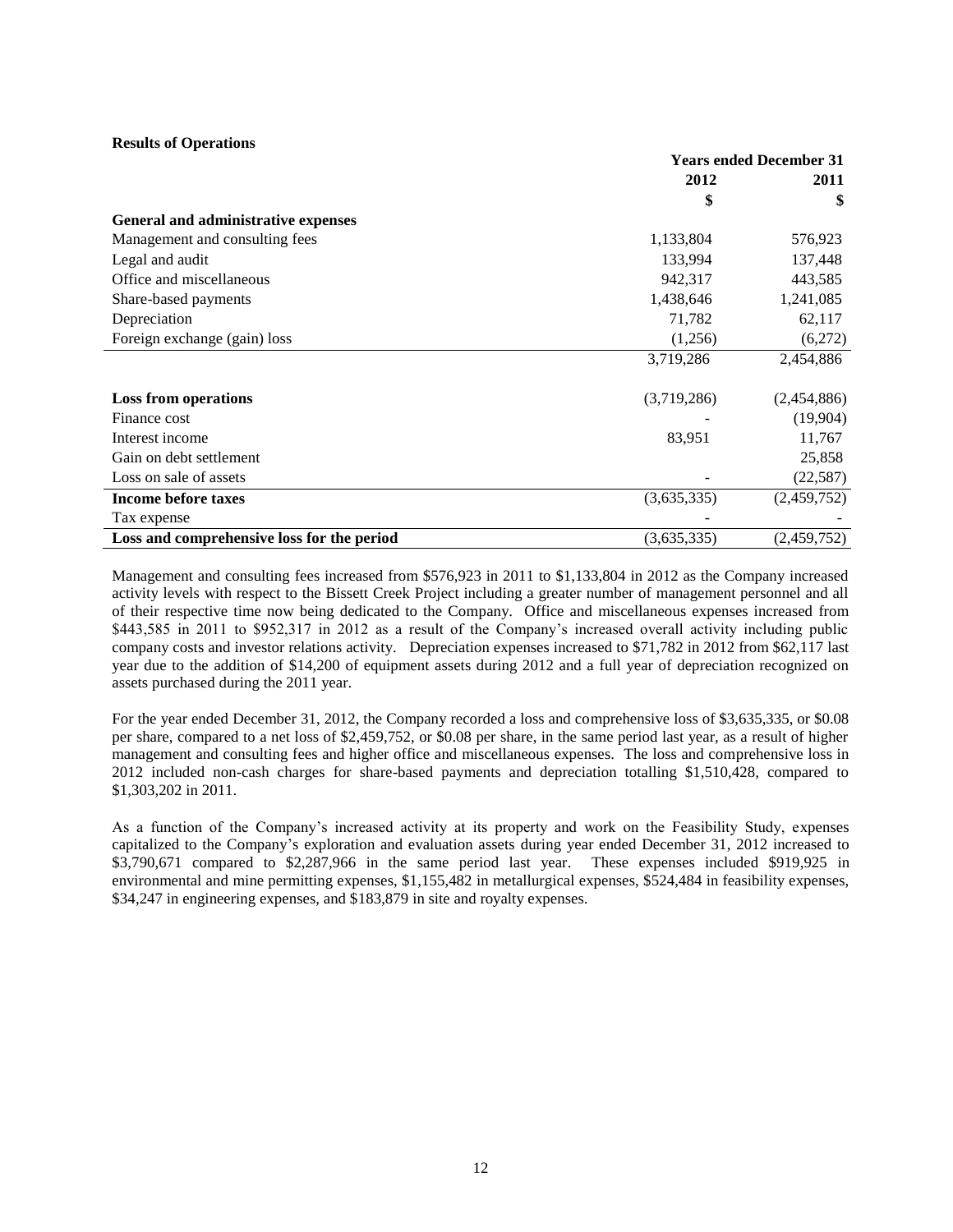# **Summary of Quarterly Results**

| Year          |                | <b>Interest</b> |                   | Income (Loss) |
|---------------|----------------|-----------------|-------------------|---------------|
| ended         |                | <b>Income</b>   | <b>Total Loss</b> | Per share     |
| <b>Dec 31</b> | <b>Ouarter</b> | \$              | \$                | \$            |
| 2012          | 4              | 25,936          | (876,058)         | (0.02)        |
|               | 3              | 27,960          | (394, 755)        | (0.01)        |
|               | 2              | 25,911          | (1,666,852)       | (0.04)        |
|               |                | 4,144           | (697,670)         | (0.02)        |
| 2011          | 4              | 4,062           | (377,930)         | (0.01)        |
|               | 3              | 4,932           | (343,297)         | (0.01)        |
|               | 2              | 2,773           | (1,590,460)       | (0.07)        |
|               |                |                 | (148,065)         | (0.01)        |

The summary of quarterly results has been prepared in accordance with IFRS.

The Company, as an exploration stage company, experiences a high degree of variability in its quarterly results. The Company's expenses are not related to the regular and continuous activities that take place when a mine is in production. In the fourth quarter of 2012, the Company awarded stock options which contributed \$385,834 to an increase in loss & comprehensive loss. In the second quarter of 2012, the Company awarded stock options which contributed \$978,952 to an increase in loss & comprehensive loss of \$1,666,852. In the second quarter of 2011, the Company awarded stock options which contributed \$1,163,932 to an increase of loss & comprehensive loss of \$1,590,460.

# **Liquidity and Capital Resources**

As at December 31, 2012, the Company had \$481,129 in accounts payable and accrued liabilities, compared to accounts payable and accrued liabilities of \$443,642 as at December 31, 2011. The Company had cash of \$8,281,725 as at December 31, 2012 compared to \$1,624,696 as at December 31, 2011. The increase in cash was the result of the completion of the private placement on March 16, 2012, and the exercise of warrants during 2012, offset to some degree by increased expenditures by the Company on exploration and evaluation.

In March 2010, the Company completed a non-brokered private placements of 7,327,000 units at \$0.25 per unit for total proceeds of \$1,831,750. Each unit consisted of one common share and one common share purchase warrant exercisable at a price of \$0.35 per share until October  $7<sup>th</sup>$ , 2012. All of these warrants were exercised by the end of 2012.

As at December 31, 2009 the Company had an intercompany loan due to Mindesta in the amount of \$9,836,794. The intercompany loan was unsecured, non-interest bearing, had no fixed terms of repayment and largely represented equity capital raised by Mindesta and advanced to the Company to further the Bissett Creek Project. Effective March 31, 2010 the intercompany loan was converted to equity to facilitate the refinancing of the Company and to further the development of the Bissett Creek Project. As part of this process, in March 2010, the Company subdivided its common shares on the basis of 11,750,000 common shares for the one common share outstanding. As a result of the private placements, Note conversion and debt settlements, the Company issued a total of 11,186,925 common shares and 11,155,571 common share purchase warrants in late 2009 and 2010.

The Company has a long-term reclamation deposit with the Ministry of Finance for the Province of Ontario in the amount of \$319,590. The deposit accrues interest and represents a financial guarantee to the Province of Ontario that the Company will effect the proper reclamation and closure of the Bissett Creek site when activities are terminated pursuant to a Mine Development and Closure Plan that was filed with, and accepted by, the Ministry of Northern Development and Mines in accordance with the *Mining Act* (Ontario), including the standards, procedures and requirements of the Mining Code of Ontario. The Closure Plan related to the proposed operation based on the dry recovery process which never achieved commercial production. The Company is responsible for any reclamation costs in excess of the deposit. The Company has a revised Closure Plan based on a conventional flotation recovery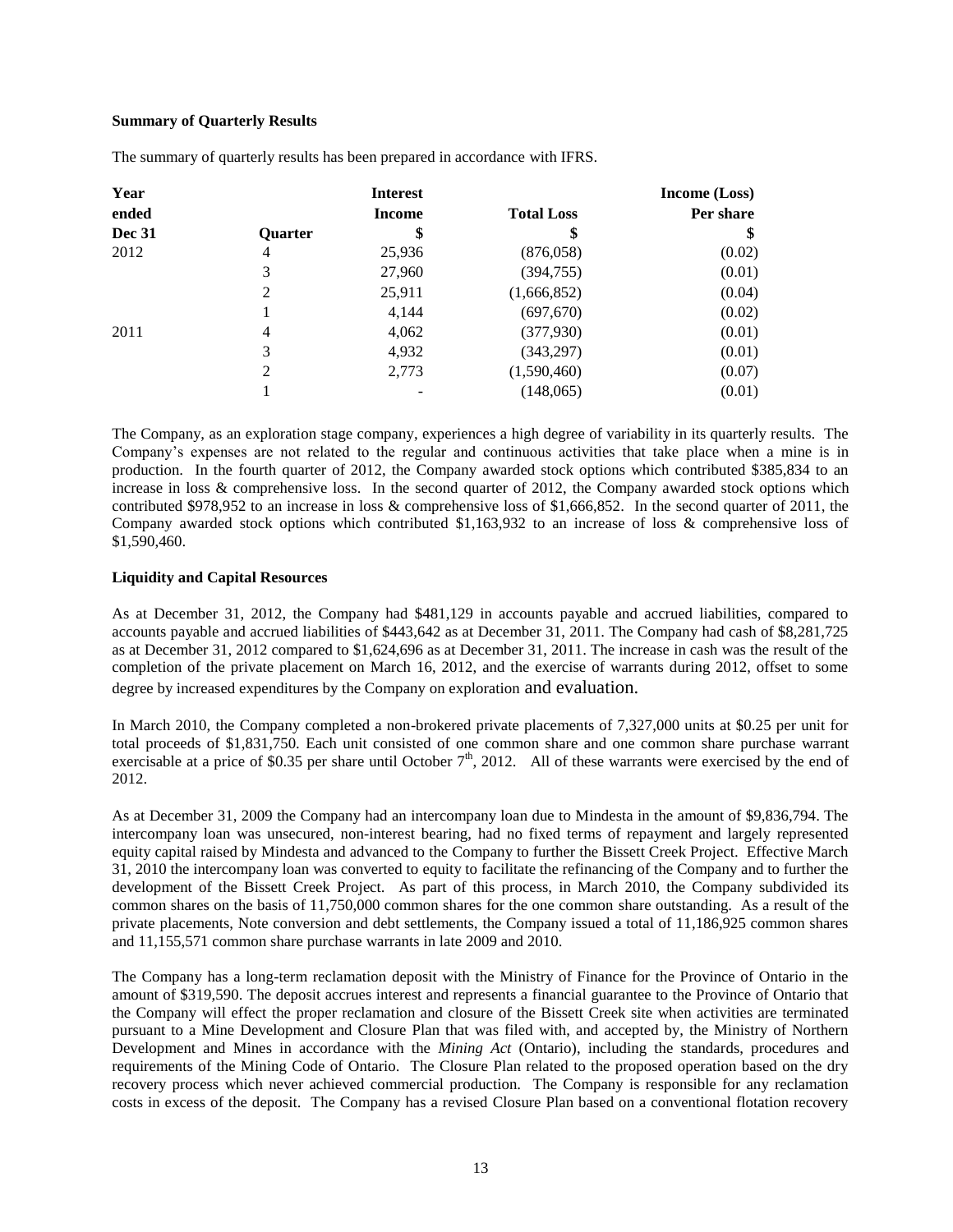process and once accepted by MNDM, is it estimated that the deposit will need to be increased to \$1.6 million.

The Company's working capital has increased from \$1,322,497 at December 31, 2011 to \$7,998,183 as a result of the private placement and warrant exercises. As at December 31, 2012 the Company had \$8,479,313 in cash, receivables, and prepaid expenses, compared to \$1,782,266 as at December 31, 2011. Current liabilities have increased from \$459,769 as at December 31, 2011 to \$491,205 as at December 31, 2012.

In the first part of 2011 the Company financed operations through an intercompany working capital loan facility in the maximum amount of \$600,000 from Mindesta pending the completion of the Company's IPO. The Mindesta facility was repayable in two years, unless the Company raised gross proceeds of at least \$3 million from the IPO, in which case it was repayable immediately at the option of Mindesta. The Company closed its IPO on April 18, 2011 which consisted of the sale of 8,000,000 common shares at a price of \$0.50 per share for gross proceeds of \$4,000,000, and obtained a listing on the TSX Venture Exchange effective April 20, 2011. The net proceeds of the IPO were sufficient to repay Mindesta and to fund exploration and development work on the Bissett Creek Project. On April 26<sup>th</sup>, 2011, the Company repaid the facility with prescribed interest. From the IPO to December 31, 2011, 6,478,242 warrants have been exercised resulting in proceeds to the Company of \$2,095,553. During the first nine months of 2012, 3,132,594 warrants were exercised resulting in additional proceeds to the Company of \$1,144,851.

On March 16, 2012, the Company completed a private placement of 6,206,377 common shares at a price of \$1.70 for gross proceeds of \$10,550,841. In connection with the offering, the Company paid finders' fees totaling \$121,517, and issued to the agents 71,480 common share purchase warrants entitling the holder to purchase one common share at a price of \$2.00 until March 16, 2013.

## **Use of the Proceeds from Private Placement**

On March 16, 2012, the Company completed a private placement of 6,206,377 common shares at a price of \$1.70 for gross proceeds of \$10,550,841. Net proceeds of \$10,429,323 are to be used to finance the completion of the bankable feasibility study and permitting with respect to the Company's Bissett Creek Project, certain engineering work and the acquisition of long lead time equipment upon the positive completion of the FS and for working capital and general corporate purposes.

|                                                            | Use of net proceeds as<br>per private placement | Actual use of<br>proceeds |
|------------------------------------------------------------|-------------------------------------------------|---------------------------|
| Financing the completion of the bankable feasibility study |                                                 |                           |
| and permitting, engineering work, acquisition of long lead |                                                 |                           |
| time equipment, working capital, and general corporate     |                                                 |                           |
| purposes.                                                  | \$10,429,323                                    | \$6,114,894               |

#### **Contractual Obligations**

As at the date hereof, the Company's contractual obligations consist of purchase obligations in the amount of approximately \$28,000 which relate to the cost of marketing services and which are due within one year. Purchase obligations represent agreements to purchase goods or services that are enforceable and legally binding on the Company.

#### **Off Balance Sheet Arrangements**

The Company does not have any off balance sheet arrangements.

# **Transactions with Related Parties**

#### *Major Shareholder*

Mindesta's interest in Northern was reduced to 26.1 per cent as at December 31, 2011 as the result of a number of financing transactions. At the close of trading on January 25, 2012, Mindesta completed the distribution to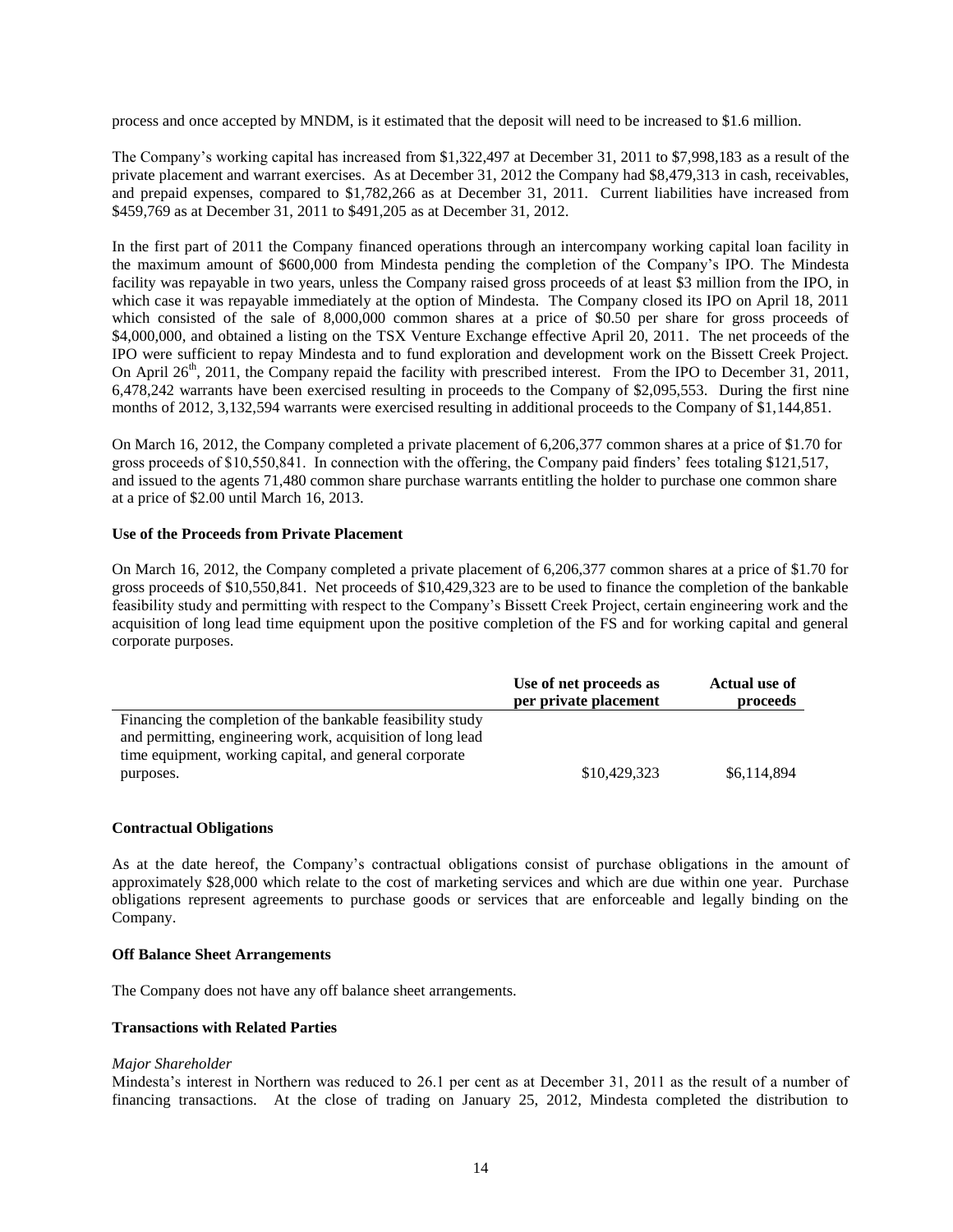Mindesta's shareholders of 9,413,581 shares of Northern owned by Mindesta on the basis of one share of Northern for each share of Mindesta. As at December 31, 2012, Mindesta's interest in Northern had decreased to less than 1%. Subsequent to the end of the year, Mindesta no longer holds any shares of Northern.

# *Key Management Compensation*

In the year ended December 31, 2012, the Company expensed management fees to companies owned and controlled by key management personnel of \$201,250 (2011 – \$220,723) and expensed salary to key management personnel of \$414,375 (2011 – \$231,667). In the year ended December 31, 2012 and 2011, the Company provided short-term employee benefits totaling \$23,929 (2011 – \$4,148) to key management personnel. In the year ended December 31, 2012, the Company expensed share-based compensation for stock options granted to key management personnel of \$123,890 (1,800,000 share options, 1,616,667 share options vested, exercisable at \$0.50; and 225,000 share options, 112,500 share options vested, exercisable at \$0.80) and share-based payments of \$1,251,353 to directors (500,000 share options exercisable at \$2.50; and 500,000 share options exercisable at \$0.85). In the year ended December 31, 2011, the Company expensed share-based payments of \$731,310 (2,025,000 share options, 1,433,333 share options vested, exercisable at \$0.50 to key management personnel). In the year ended December 31, 2012, the Company provided bonus payments of \$236,911 (2011 - \$47,572) to key personnel.

# *Other Related Party Transactions*

During the year ended December 31, 2012, the Company expensed office rental payments of \$19,170 (2011 – \$18,000) to a Company whose CEO and a Director is also a Director of Northern.

These transactions were in the normal course of business and are recorded at an exchange value established and agreed upon by the related parties.

As at December 31, 2012, there are no amounts due to Mindesta (2011-\$16,127).

# **Proposed Transactions**

The Company continually reviews potential merger, acquisition, investment and other joint venture transactions that could enhance shareholder value. At the current time, there are no reportable proposed transactions.

# **Changes in Accounting Policies**

## *Recent pronouncements issued*

Certain pronouncements were issued by the IASB or the International Financial Reporting Interpretations Committee ("IFRIC") that are mandatory for accounting periods after December 31, 2012. Pronouncements that are not applicable or do not have a significant impact to the Company have been excluded from the table below.

The following amended or new Standards were issued by the IASB and are effective for annual periods beginning on or after January 1, 2013. The Company has not early adopted these Standards in these Interim Financial Statements:

- IFRS 7, "Financial Instruments: Disclosures";
- IFRS 9, Financial Instruments, "IFRS 9";
- IFRS 10, "Consolidated Financial Statements";
- IFRS 11, "Joint Arrangements";
- IFRS 12, "Disclosure of Interests in Other Entities";
- IFRS 12, "Disclosure of Interests in Other Entities";
- IFRS 13, "Fair Value Measurement";
- IAS 1, "Presentation of Financial Statements:
- IAS 27, "Separate Financial Statements"; and
- IAS 28, "Investments in Associates and Joint Ventures".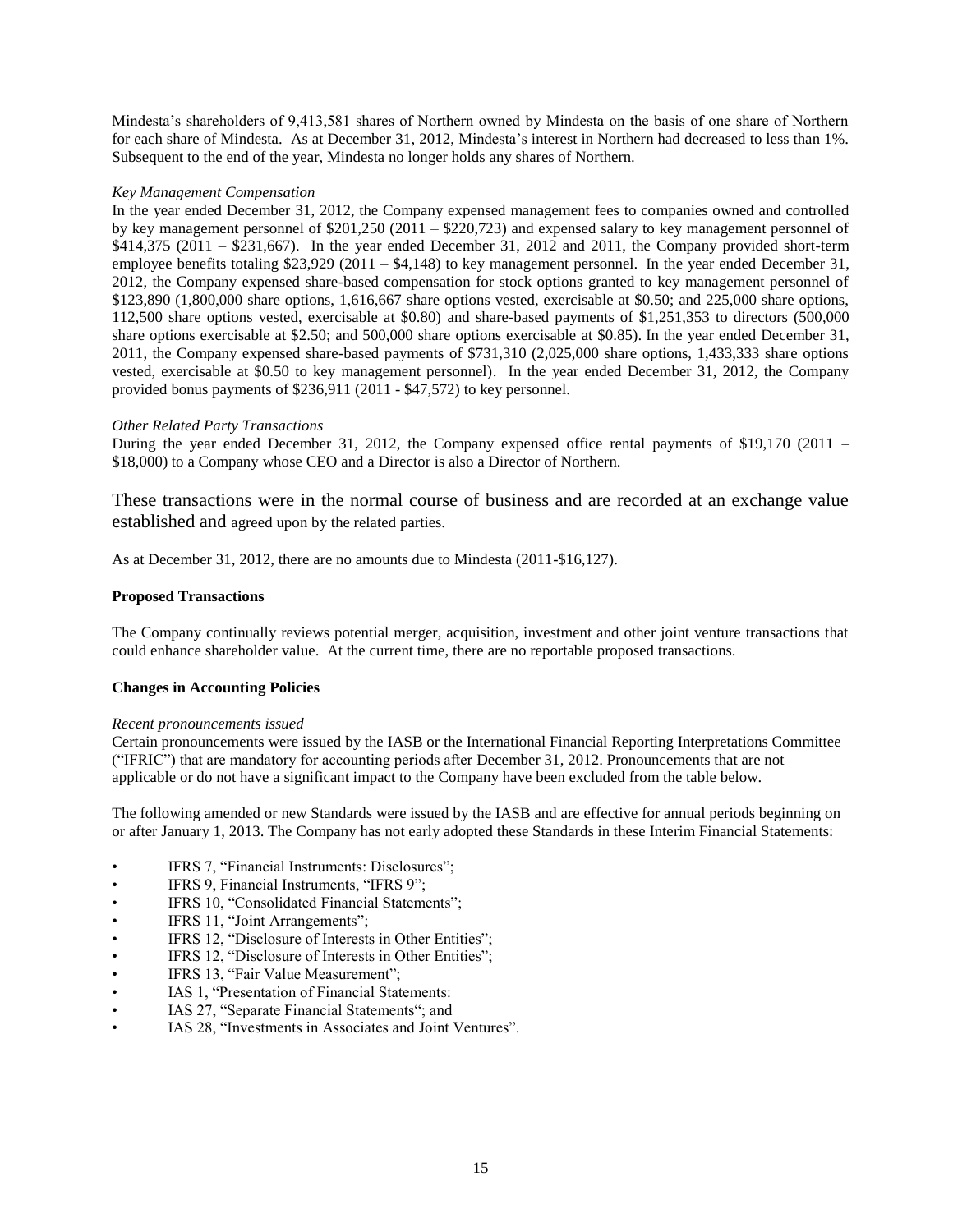# **Critical Accounting Estimates and Judgements**

The preparation of the Financial Statements requires Management to make estimates, assumptions, and judgements about the future that affect the amounts recorded in the Financial Statements. These estimates, assumptions, and judgements are based on the Company's experience and management's expectations about future events that are believed to be reasonable under the circumstances, and they are continually being evaluated based on new facts and experience. Actual results may differ from these estimates, assumptions and judgements. The effect of a change in an accounting estimate is recognized prospectively in the period of change and future periods if the change impacts both periods.

Significant estimates used in the preparation of the Financial Statements include, but are not limited to:

- (i) asset carrying values and impairment charges;
- (ii) the economic recoverability of exploration expenditures incurred and the probability of future economic benefits from development expenditures incurred;
- (iii) the expected costs of asset retirement obligations;
- (iv) the calculation of gains and losses relating to foreign currencies; and
- (v) the calculation of gains related to the settlement of debt by the issuance of shares.
- (vi) the calculation of share-based compensation and warrants which includes the assumptions used in the Black-Scholes option pricing model including volatility, estimated forfeiture rates and expected time until exercise.

Significant judgements used in the preparation of the Financial Statements include, but are not limited to:

- (i) those relating to the assessment of the Company's ability to continue as a going concern;
- (ii) the useful lives and related depreciation of property and equipment;
- (iii) the identification of separately identifiable components in property and equipment where their respective cost is significant in comparison to the total cost;
- (iv) the classification of financial instruments;
- (v) the calculation of gains related to the settlement of debt by the issuance of shares; and
- (vi) the recognition of deferred tax.

## **Critical Accounting Policies**

The Company believes the following critical accounting policies affect its more significant judgments and estimates used in the preparation of its interim financial statements:

## *Going Concern*

The critical assumption made by management of the Company is that the Company will continue to operate as a going concern.

The Company is an exploration stage company that incurred a net loss of \$3,645,413 for the year ended December 31, 2012 (2011 - \$2,459,752) and has an accumulated deficit of \$7,223,281 since the inception of the Company. As at December 31, 2012, working capital was \$7,988,108 and the Company's ability to continue as a going concern is dependent upon its ability to raise additional capital to continue the development of the Bissett Creek Project. The Company completed a private placement with proceeds of \$10,550,841 during the first quarter of 2012, and an IPO with proceeds of \$4,000,000 during the second quarter of 2011. However, substantial additional capital is required to ultimately build a mine and processing plant on the Bissett Creek Project and to enable the Company to continue its operations. There is a high degree of risk and many inherent uncertainties in the mining industry and there is no assurance management will be successful in its endeavours.

The Financial Statements have been prepared on a going concern basis, which assumes that the Company will be able to continue in operation for the foreseeable future and will be able to realize its assets and discharge its liabilities and commitments in the normal course of business.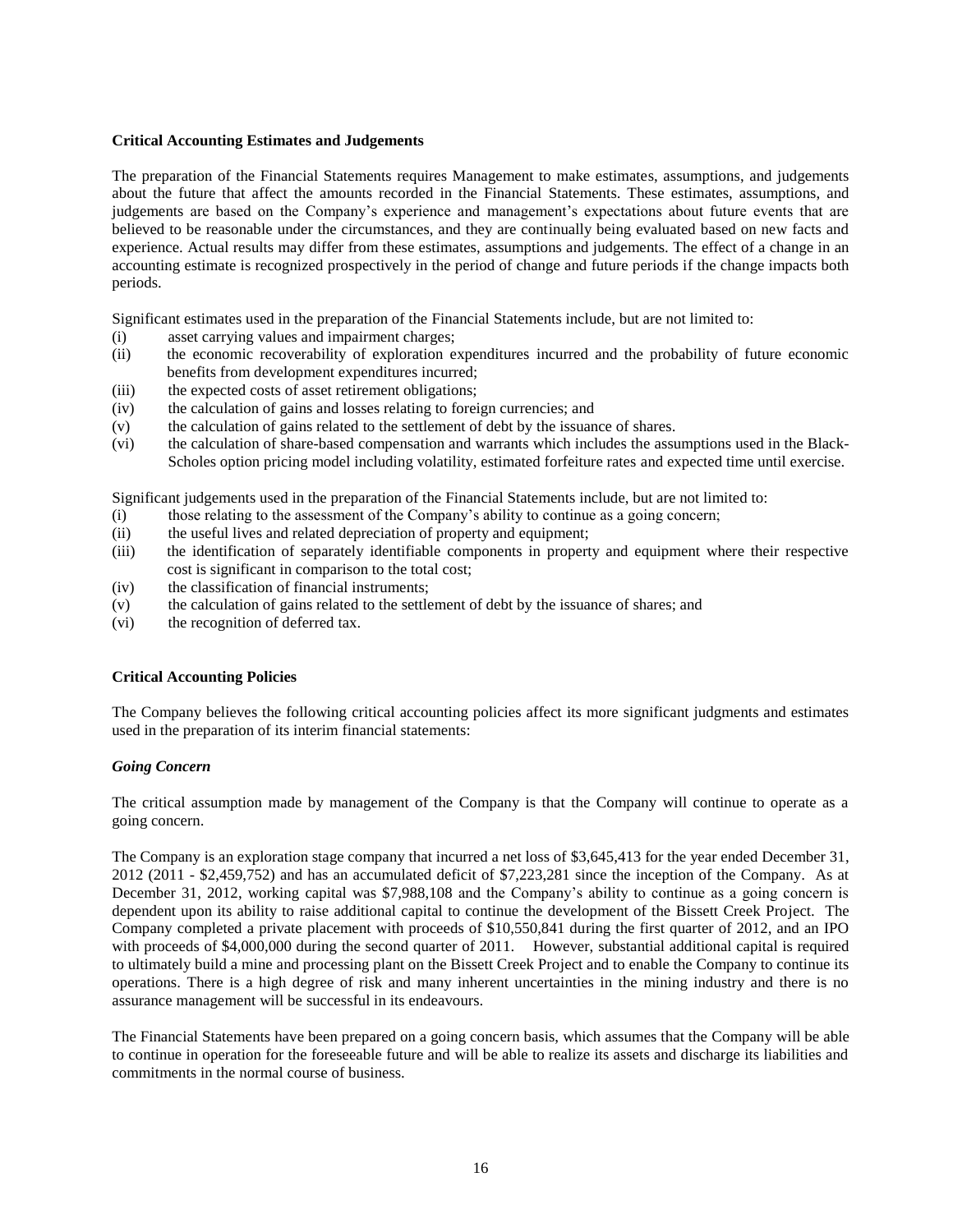The Company's management believes that it will continue to be able to generate sufficient funds from public or private debt or equity financings for the Company to continue to operate. The Company's Financial Statements do not include any adjustments that might result from negative outcomes with respect to these uncertainties.

# *Impairment of Long-Lived Assets*

At each balance sheet date, the Company assesses whether there is any indication that any long-lived assets or finite life tangible assets are impaired. The Company monitors the recoverability of long-lived assets based on factors such as current market value, future asset utilization, business climate and future undiscounted cash flows expected to result from the use of the assets. An impairment is recognized if the recoverable amount, determined as the higher of an asset's fair value less cost to sell and the discounted future cash flows generated from use and eventual disposal of an asset, is less than its carrying value. Where the carrying amount of an asset exceeds its recoverable amount, the asset is considered impaired and is written down to its recoverable amount.

Mining properties and exploration and evaluation assets are also assessed for impairment upon the transfer of exploration and evaluation assets to development assets regardless of whether facts and circumstances indicate that the carrying amount of the exploration and evaluation assets is in excess of their recoverable amount.

## *Mining properties and exploration and evaluation expenditures*

Mining properties correspond to acquired interests in mining exploration permits/claims/leases which include the rights to explore, mine, extract and sell all minerals from such permits/claims/leases. All pre-exploration costs, i.e. costs incurred prior to obtaining the legal right to undertake exploration and evaluation activities on an area of interest, are expensed as incurred.

Once the legal right to explore has been acquired, exploration and evaluation expenditures are capitalized in respect of each identifiable area of interest until the technical feasibility and commercial viability of extracting a mineral resource are demonstrated.

General and administration expenditures relating to exploration are capitalized where they can be directly attributed to the site undergoing exploration and evaluation.

Exploration and evaluation assets are carried at historical cost, less any impairment losses recognized.

When technical feasibility and commercial viability of extracting a mineral resource are demonstrated for an area of interest, the Company stops capitalizing exploration and evaluation costs for that area, tests recognized exploration and evaluation assets for impairment, and reclassifies any unimpaired exploration and evaluation assets either as tangible or intangible mine development assets according to the nature of the assets.

## *Share-based compensation*

The Company has a share option plan (the "Plan") described in Note 7 of the Financial Statements. The Company measures the compensation cost of stock options issued under the Plan using the fair-value method as determined using the Black-Scholes option pricing model. Compensation costs are measured at the grant date based on the fair value of the award and are recognized over the vesting period in net income (loss) with a corresponding increase to contributed surplus. Upon exercise, common shares are issued from treasury and the amount reflected in contributed surplus is credited to share capital, as adjusted for any consideration paid.

The Black-Scholes option pricing model incorporates highly subjective assumptions, including volatility, estimated forfeiture rates and expected time until exercise, which affect the calculated values. At the end of each reporting period, the Company reviews the option pricing model and updates model inputs for any changes for the purposes of determining the fair value of new grants, and reflects the impact of changes to non-market input estimates for previous grants in net income (loss) with a corresponding adjustment to contributed surplus.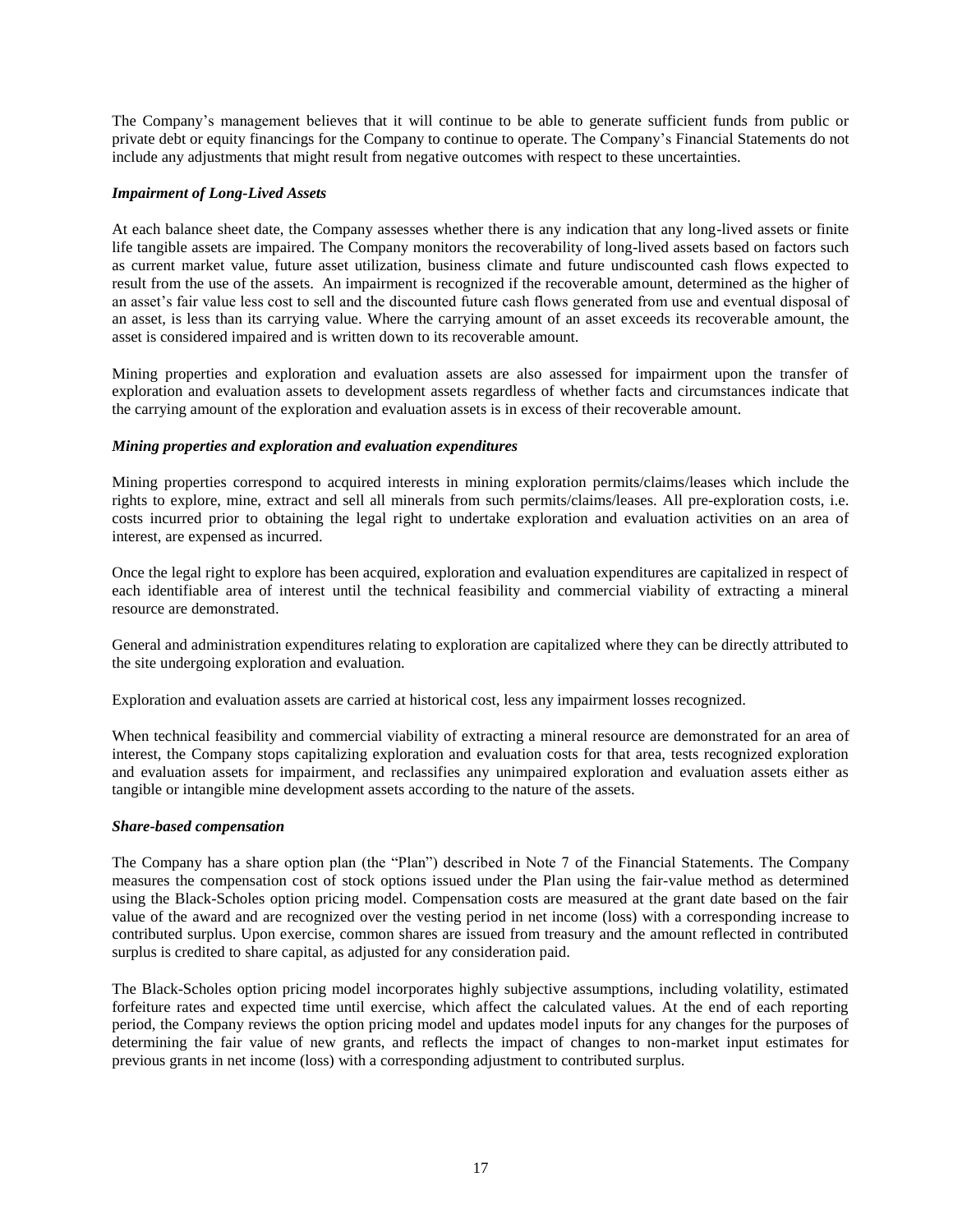#### *Restoration and site closure provision*

The Company has an obligation to reclaim its mining property after the minerals have been mined from the site, and has estimated the costs necessary to comply with existing reclamation standards. The fair value of an asset retirement obligation is recorded in the period in which it is incurred. When the liability is initially recorded, the cost is capitalized by increasing the carrying amount of the related long-lived asset. Over time, the liability is adjusted to reflect the passage of time (accretion expense) and for changes in estimated future cash flows. Accretion expense is charged to the statement of comprehensive profit or loss, while adjustments related to changes in estimated cash flows are recorded as increases or decreases in the carrying value of the asset. The capitalized cost is amortized over the useful life of the related asset. Upon settlement of the liability, a gain or loss is recorded if the actual costs incurred are different from the liability recorded.

## *Income Taxes*

The Company uses the asset and liability method of accounting for income taxes. Under this method, deferred tax is determined based on differences between the financial statement carrying values of existing assets and liabilities and their respective income tax bases (temporary differences), and losses carried forward. Deferred tax is measured using the enacted tax, or substantially enacted tax rates which will be in effect when the temporary differences are likely to reverse. The effect on deferred tax of a change in tax rates is included in operations in the period in which the change is enacted. The amount of deferred tax recognized is limited to the amount of the benefit that is probable.

Deferred tax and the recognition and measurement of uncertain tax positions are subject to various assumptions and management judgement. Actual results may differ from these estimates. In circumstances where the applicable tax laws and regulations are either unclear or subject to ongoing varying interpretations, it is reasonably possible that changes in these estimates could occur that materially affect the amounts of deferred tax recorded at September 30, 2012.

## **Financial instruments**

All financial instruments are required to be measured at fair value on initial recognition. Measurement in subsequent periods depends upon whether the financial instrument is classified as fair value through profit or loss ("FVTPL"), available-for-sale assets, held-to-maturity investments, loans and receivables, or other liabilities measured at amortized cost ("Other Financial Liabilities"). Financial instruments classified as FVTPL are measured at fair value with unrealized gains and losses recognized in the statement of operations. Available-for-sale asset financial instruments are measured at fair value with unrealized gains and losses recognized in other comprehensive income. Financial assets classified as held-to-maturity investments, loans and receivables and Other Financial Liabilities, are measured at amortized cost. Transaction costs in respect of financial assets and liabilities which are FVTPL are recognized in profit or loss immediately. Transaction costs in respect of Other Financial Instruments are included in the initial fair value measurement of the financial instrument.

The Company may enter into derivative contracts or, financial instruments and non-financial contracts containing embedded derivatives. Embedded derivatives are required to be accounted for separately at fair value as derivatives when the risks and characteristics of the embedded derivatives are not closely related to those of their host contract, and the host contract is not carried at fair value.

## **Disclosure of Outstanding Share Data (as at April 9, 2013):**

#### *Common Shares*

Authorized: Unlimited number of common shares.

Outstanding: 49,081,281 common shares.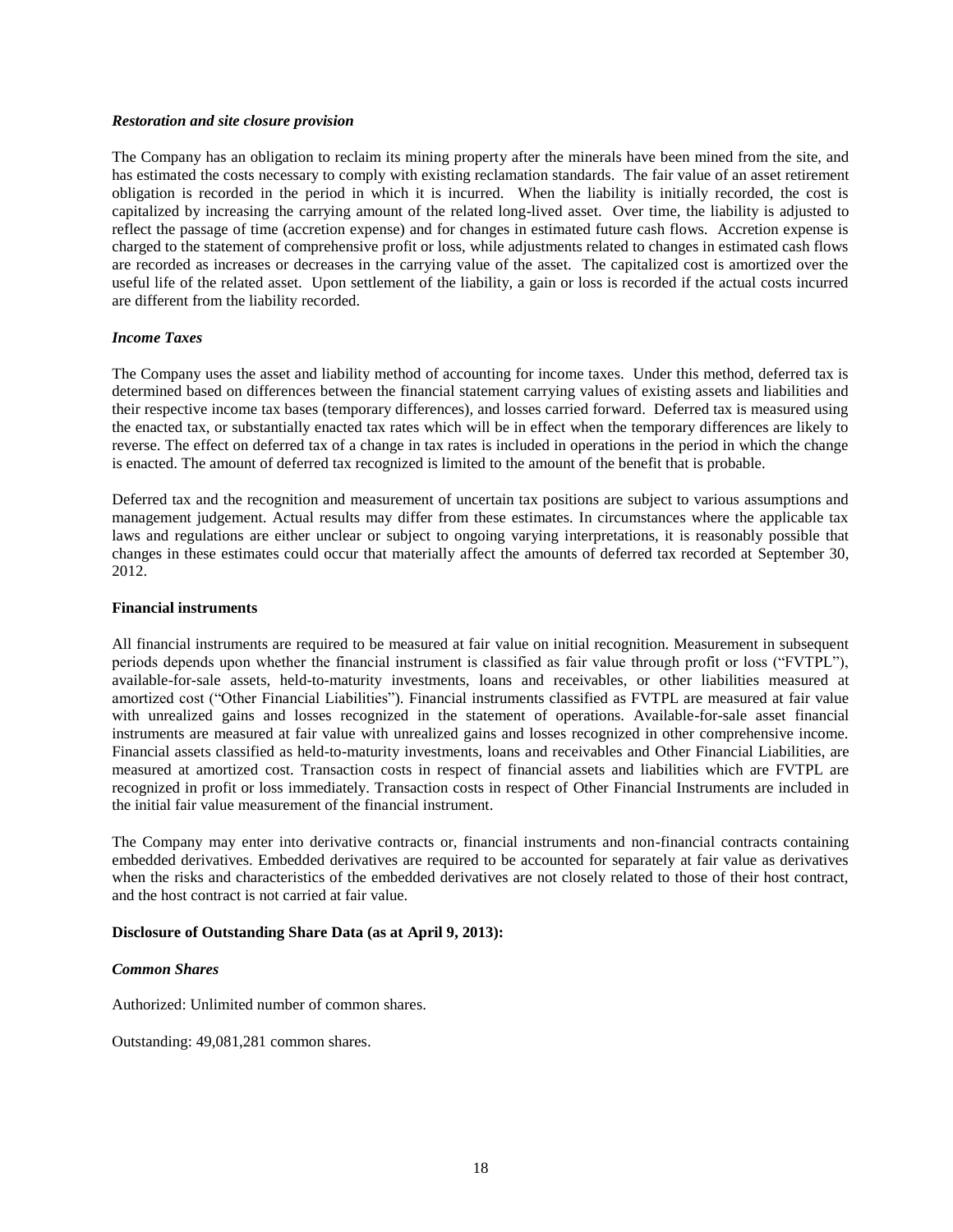# **Trends**

There are significant uncertainties regarding the prices of industrial minerals and in the availability of equity financing for the purposes of mineral exploration and development. For instance, the prices of industrial minerals, including graphite, have fluctuated widely in recent years and it is expected that wide fluctuations may continue. Management of the Company is not aware of any trend, commitment, event or uncertainty both presently known or reasonably expected by the Company to have a material adverse effect on the Company's business, financial condition or results of operations other than the normal speculative nature of the natural resource industry and the risks disclosed below under the heading "Risk Factors".

# **Risk Factors**

An investment in the Company's common shares is speculative and subject to risks and uncertainties. The occurrence of any one or more of these risks or uncertainties could have a material adverse effect on the value of any investment in the Company and the business, prospects, financial position, financial condition or operating results of the Company. The risk factors noted below, in no specific order, are not an exhaustive list of all risk factors associated with an investment in the Company's common shares or in connection with the operations of the Company.

- Exploration stage company developing one single asset;
- The highly speculative nature of mineral exploration and development;
- No history of mineral production;
- Mining operations and no insurance coverage on the inherent risks of such operations;
- Limited operating history and financial resources;
- Government regulation and compliance;
- The reliability of results of prior exploration work;
- Reliance on management and experts;
- Competition:
- The possibility of conflicts of interest for the Company's directors and/or officers;
- Competitive conditions;
- Title to property;
- Aboriginal land claims;
- Environmental risks and hazards;
- Cost of land reclamation:
- Commodity prices;
- Price volatility and lack of active market;
- Litigation;
- No earning or dividend record and no anticipation of paying in foreseeable future.

For a more detailed discussion of the above risk factors, refer to the Company's Annual Information Form filed for the year ended December 31, 2012.

# **Cautionary Statement Regarding Forward-Looking Statements**

This MD&A contains "forward-looking statements" which reflect management's expectations regarding the Company's future growth, results of operations, performance and business prospects and opportunities. Such forward-looking statements may include, but are not limited to, statements with respect to the future financial or operating performance of the Company and its projects, the future price of graphite or other metal prices, the estimation of Mineral Resources, the timing and amount of estimated future production, costs of production, capital, operating and exploration expenditures, costs and timing of the development of new deposits, costs and timing of future exploration, requirements for additional capital, government regulation of mining operations, environmental risks, reclamation expenses, title disputes or claims, limitations of insurance coverage and the timing and possible outcome of regulatory matters. Often, but not always, forward-looking statements can be identified by the use of words such as "plans", "expects", "is expected", "budget", "scheduled", "estimates", "forecasts", "intends", "anticipates", or "believes" or variations (including negative variations) of such words and phrases, or statements that